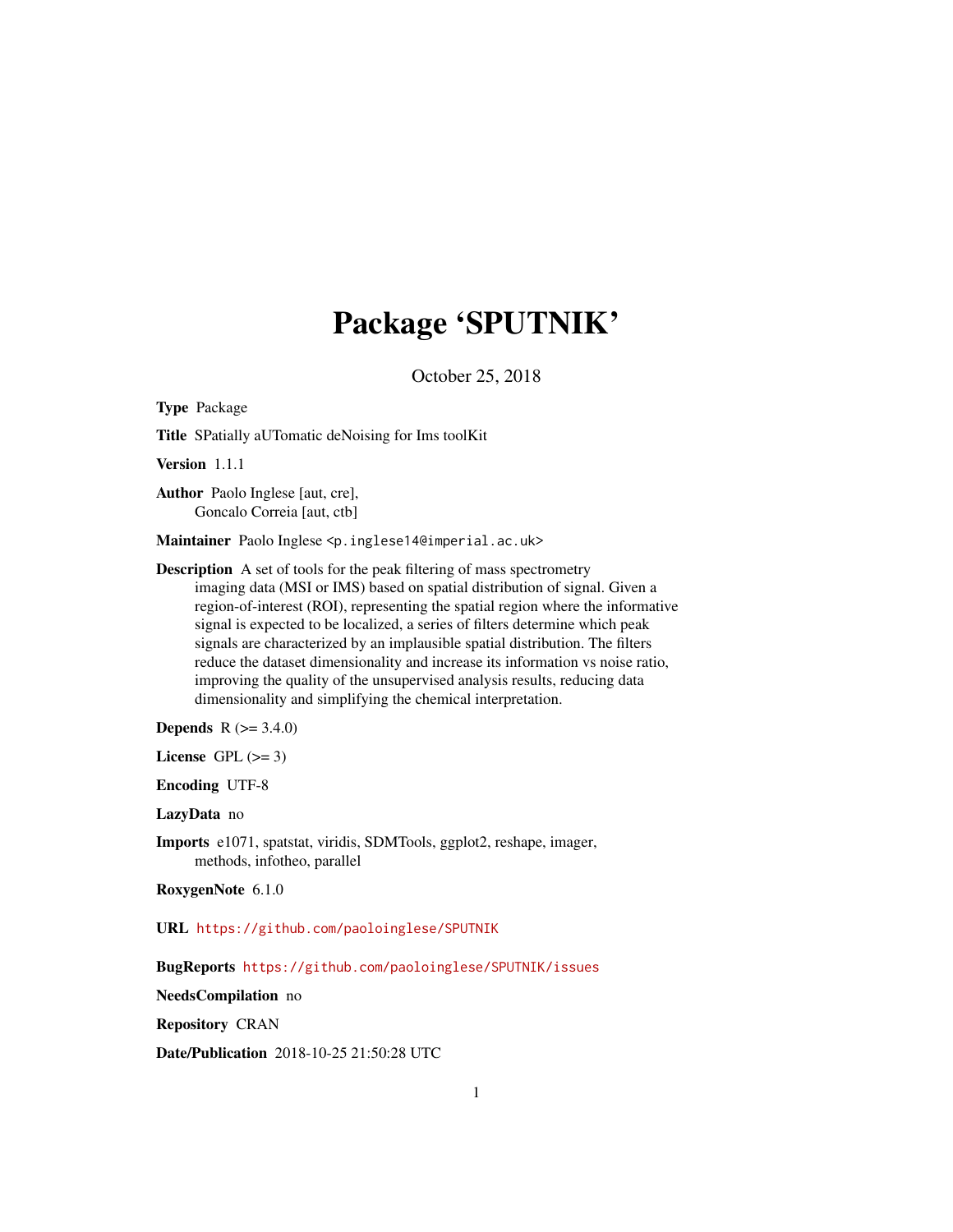# <span id="page-1-0"></span>R topics documented:

|       |                                                                                                                     | $\overline{2}$ |
|-------|---------------------------------------------------------------------------------------------------------------------|----------------|
|       |                                                                                                                     | $\overline{4}$ |
|       |                                                                                                                     | $\overline{4}$ |
|       | $binOtsu, ms. image-method \t  \t  \t  \t  \t  \t$                                                                  | 6              |
|       |                                                                                                                     | 6              |
|       |                                                                                                                     | $\overline{7}$ |
|       |                                                                                                                     | 8              |
|       |                                                                                                                     | 9              |
|       |                                                                                                                     | 11             |
|       |                                                                                                                     | 12             |
|       |                                                                                                                     | 14             |
|       |                                                                                                                     | 15             |
|       |                                                                                                                     | 16             |
|       |                                                                                                                     | 17             |
|       |                                                                                                                     | 18             |
|       | $invertImage, ms. image-method \dots \dots \dots \dots \dots \dots \dots \dots \dots \dots \dots \dots \dots \dots$ | 20             |
|       |                                                                                                                     | 20             |
|       |                                                                                                                     | 21             |
|       |                                                                                                                     | 21             |
|       |                                                                                                                     | 22             |
|       |                                                                                                                     | 23             |
|       |                                                                                                                     | 24             |
|       |                                                                                                                     | 25             |
|       |                                                                                                                     | 26             |
|       |                                                                                                                     | 26             |
|       |                                                                                                                     | 29             |
|       |                                                                                                                     | 30             |
|       |                                                                                                                     | 31             |
|       |                                                                                                                     | 31             |
|       |                                                                                                                     | 33             |
|       | <b>SSIM</b>                                                                                                         | 35             |
|       |                                                                                                                     | 36             |
| Index |                                                                                                                     | 37             |
|       |                                                                                                                     |                |

applyPeaksFilter,msi.dataset-method

*Apply the results of a peaks filter.*

## <span id="page-1-1"></span>Description

applyPeaksFilter select the peaks returned by a peak filter. Custom filters can be created passing a named array of selected peak indices to [createPeaksFilter.](#page-10-1) Names correspond to the m/z values of the selected peaks and must coincide with those of the MS dataset.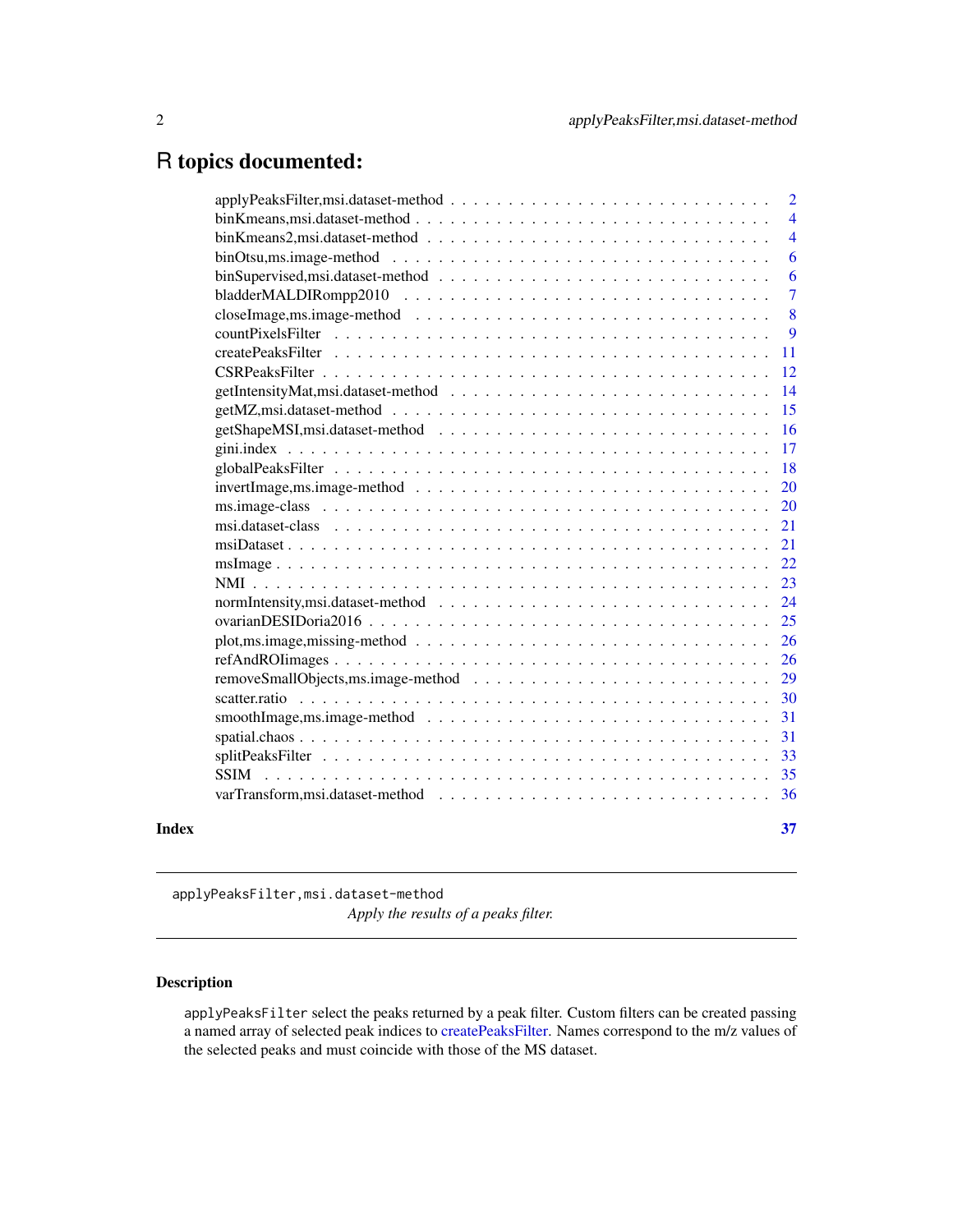## <span id="page-2-0"></span>Usage

```
## S4 method for signature 'msi.dataset'
applyPeaksFilter(object, peakFilter)
```
## Arguments

| object     | msi.dataset-class object. |
|------------|---------------------------|
| peakFilter | peaks filter results.     |

## Value

[msi.dataset-class](#page-20-1) object with only selected peaks.

```
## Load package
library("SPUTNIK")
## Mass spectrometry intensity matrix
X <- matrix(rnorm(200), 20, 40)
## Print original dimensions
print(dim(X))
## m/z vector
mzVector <- seq(600, 900, by = (900 - 600) / 39)
## Read the image size
imSize <-c(5, 4)## Construct the ms.dataset object
msiX <- msiDataset(X, mzVector, imSize[1], imSize[2])
## Calculate the p-values using the Clark Evans test, then apply Benjamini-
## Hochberg correction.
csr <- CSRPeaksFilter(msiData = msiX, method = "ClarkEvans",
                      calculateCovariate = FALSE, adjMethod = "BH")
## Print selected peaks
print(csr$q.value)
## Create a new filter selecting corrected p-values < 0.001
selIdx <- which(csr$q.value < 0.001)
csrFilter <- createPeaksFilter(selIdx)
```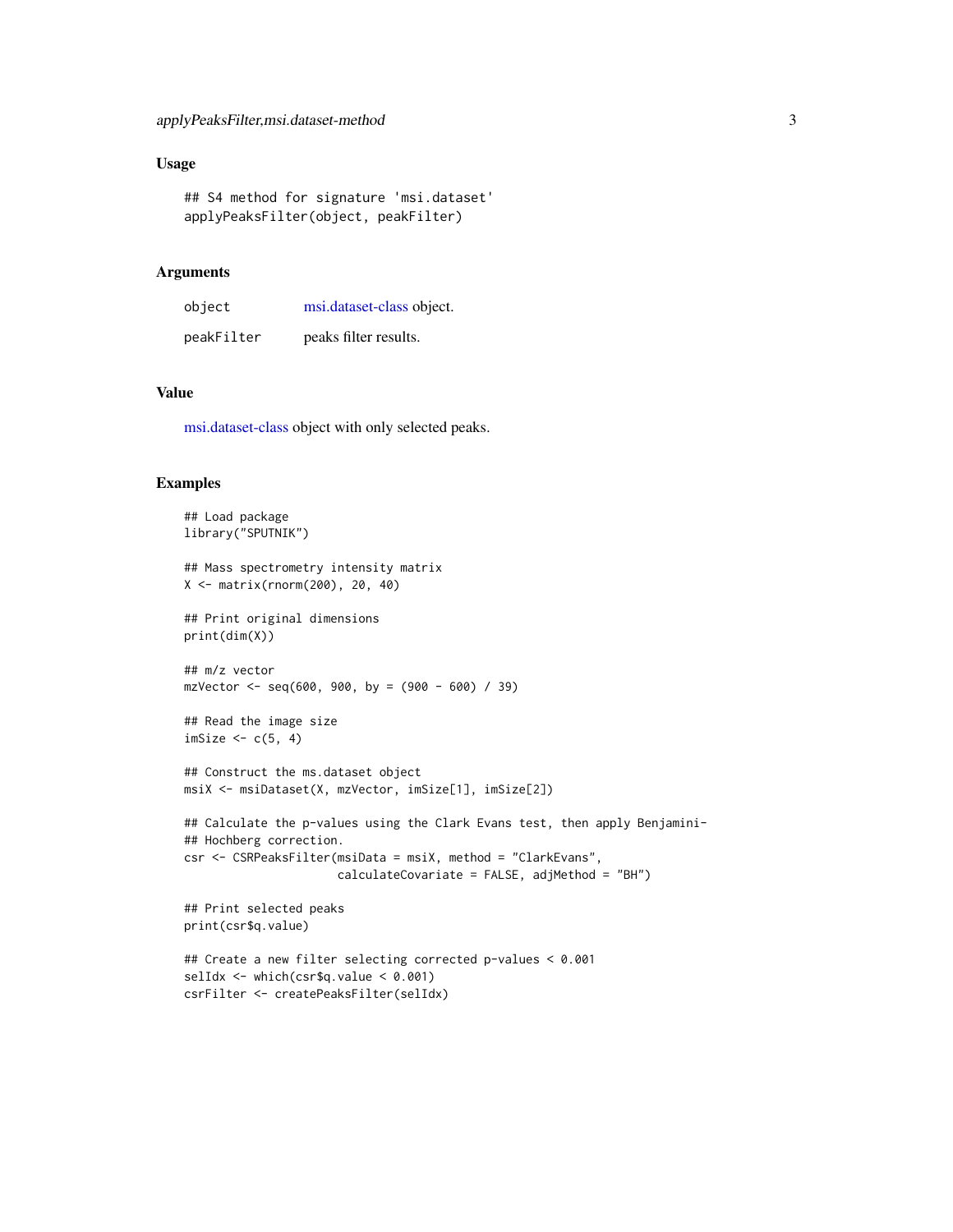<span id="page-3-0"></span>binKmeans,msi.dataset-method

*Return a binary mask generated applying k-means clustering on peaks intensities.*

#### Description

Return a binary mask generated applying k-means clustering on peaks intensities.

#### Usage

```
## S4 method for signature 'msi.dataset'
binKmeans(object)
```
#### **Arguments**

object [msi.dataset-class](#page-20-1) object

#### Value

[ms.image-class](#page-19-1) object representing the binary mask image.

#### Examples

```
## Load package
library("SPUTNIK")
## Create the msi.dataset-class object
sz < -c(5, 4)x \le matrix(rnorm(sz[1] * sz[2] * 20), sz[1]*sz[2], 20)
mz <- sort(sample(100, ncol(x)))
msiX <- msiDataset(x, mz, sz[1], sz[2])
## Binarize the reference image
refBin <- binKmeans(msiX)
## Plot the binarized reference
```
plot(refBin)

binKmeans2,msi.dataset-method

*Return a binary mask generated applying k-means clustering on peaks intensities. A finer segmentation is obtained by using a larger number of clusters than 2. The off-sample clusters are merged looking at the most frequent labels in the image corners. The lookup areas are defined by the kernel size.*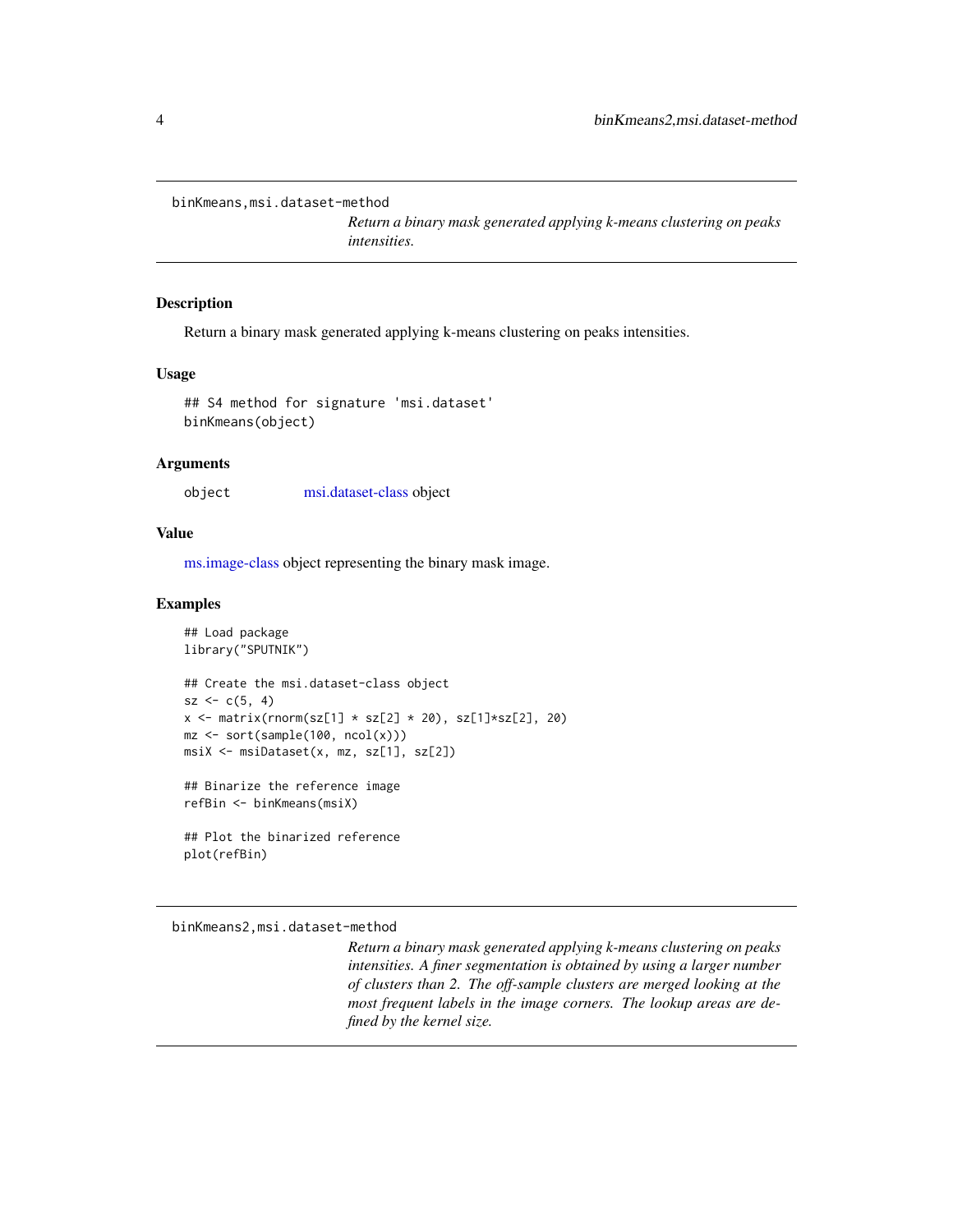## <span id="page-4-0"></span>Description

Return a binary mask generated applying k-means clustering on peaks intensities. A finer segmentation is obtained by using a larger number of clusters than 2. The off-sample clusters are merged looking at the most frequent labels in the image corners. The lookup areas are defined by the kernel size.

## Usage

```
## S4 method for signature 'msi.dataset'
binKmeans2(object, mzQuery = numeric(),
 useFullMZ = TRUE, mzTolerance = numeric(), numClusters = 4,
 kernelSize = c(3, 3, 3, 3), numCores = 1, verbose = TRUE)
```
## Arguments

| object      | msi.dataset-class object                                                                                                                                                                                                                                                                                  |
|-------------|-----------------------------------------------------------------------------------------------------------------------------------------------------------------------------------------------------------------------------------------------------------------------------------------------------------|
| mzQuery     | numeric. Values of m/z used to calculate the reference image. 2 values are<br>interpreted as interval, multiple or single values are searched in the m/z vector.<br>It should be left unset when using useFullMZRef = TRUE.                                                                               |
| useFullMZ   | logical (default = TRUE). Whether all the peaks should be used to calculate the<br>reference image.                                                                                                                                                                                                       |
| mzTolerance | numeric. Tolerance in PPM to match the mzQueryRef values in the m/z vector.<br>Only valid when $useFullMZ = FALSE$ .                                                                                                                                                                                      |
| numClusters | numeric (default $= 4$ ). Number of k-means clusters.                                                                                                                                                                                                                                                     |
| kernelSize  | 4D array (default = $c(3, 3, 3, 3)$ ). Array of sizes in pixels of the corner kernels<br>used to identify the off-sample clusters. The elements represent the size of the<br>top-left, top-right, bottom-right and bottom-left corners. A negative value can<br>be used to skip the corresponding corner. |
| numCores    | $(default = 1)$ . Multi-core parallel computation of k-means clusters.                                                                                                                                                                                                                                    |
| verbose     | logical (default $=$ 'TRUE"). Show additional output.                                                                                                                                                                                                                                                     |

## Value

[ms.image-class](#page-19-1) object representing the binary mask image.

## Author(s)

Paolo Inglese <p.inglese14@imperial.ac.uk>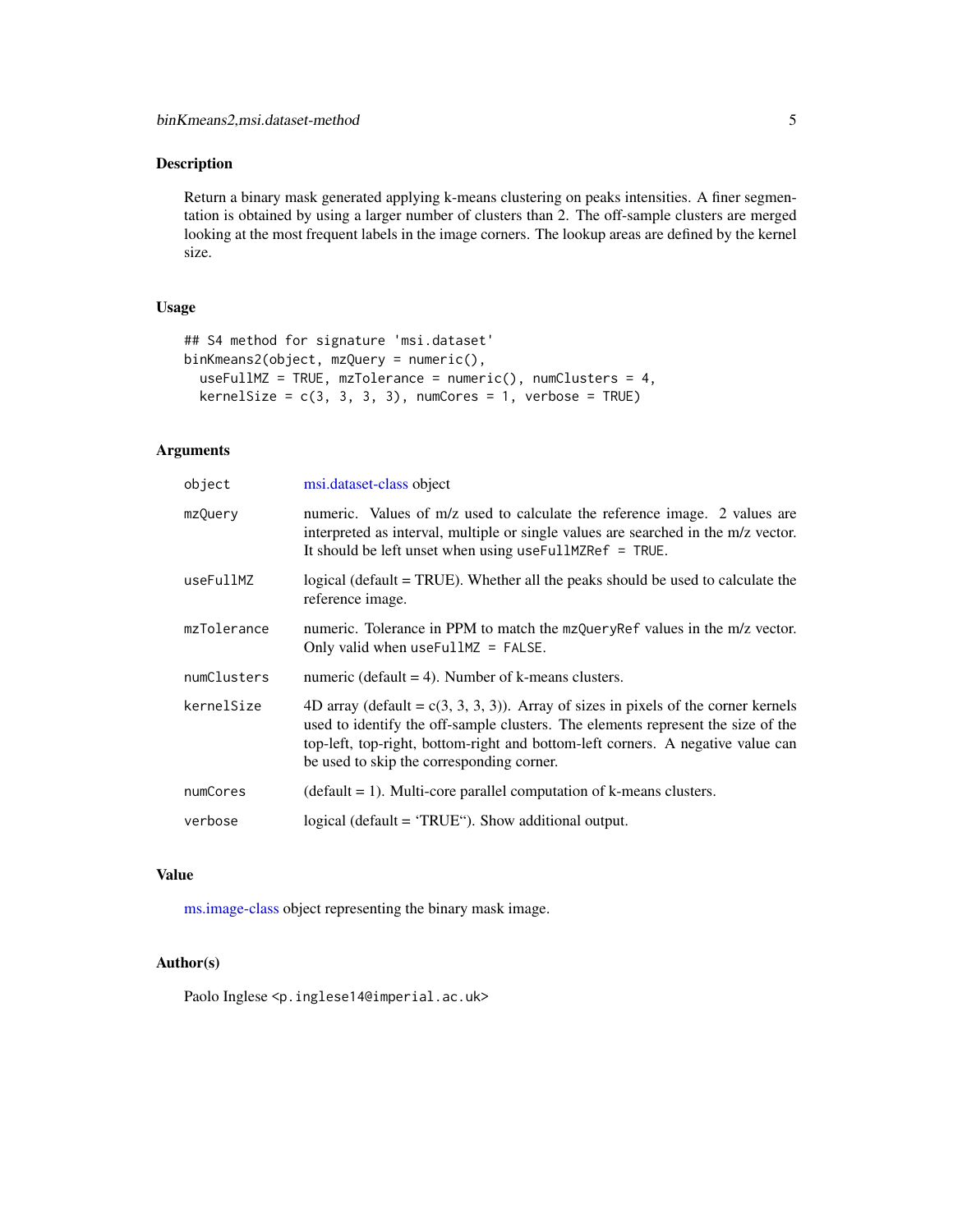<span id="page-5-0"></span>binOtsu,ms.image-method

*Binarize MS image using Otsu's thresholding.*

## Description

Binarize MS image using Otsu's thresholding.

## Usage

```
## S4 method for signature 'ms.image'
binOtsu(object)
```
## Arguments

object [ms.image-class](#page-19-1) object. See [msImage.](#page-21-1)

## Value

[ms.image-class](#page-19-1) object with binary intensities.

## Examples

```
## Load package
library("SPUTNIK")
## Create ms.image-class object
msIm <- msImage(values = matrix(rnorm(200), 40, 50), name = "test", scale = TRUE)
## Generate binary image
binIm <- binOtsu(msIm)
```
binSupervised,msi.dataset-method

*Return a binary mask generated applying a supervised classifier on peaks intensities using manually selected regions corresponding to offsample and sample-related areas.*

## Description

Return a binary mask generated applying a supervised classifier on peaks intensities using manually selected regions corresponding to off-sample and sample-related areas.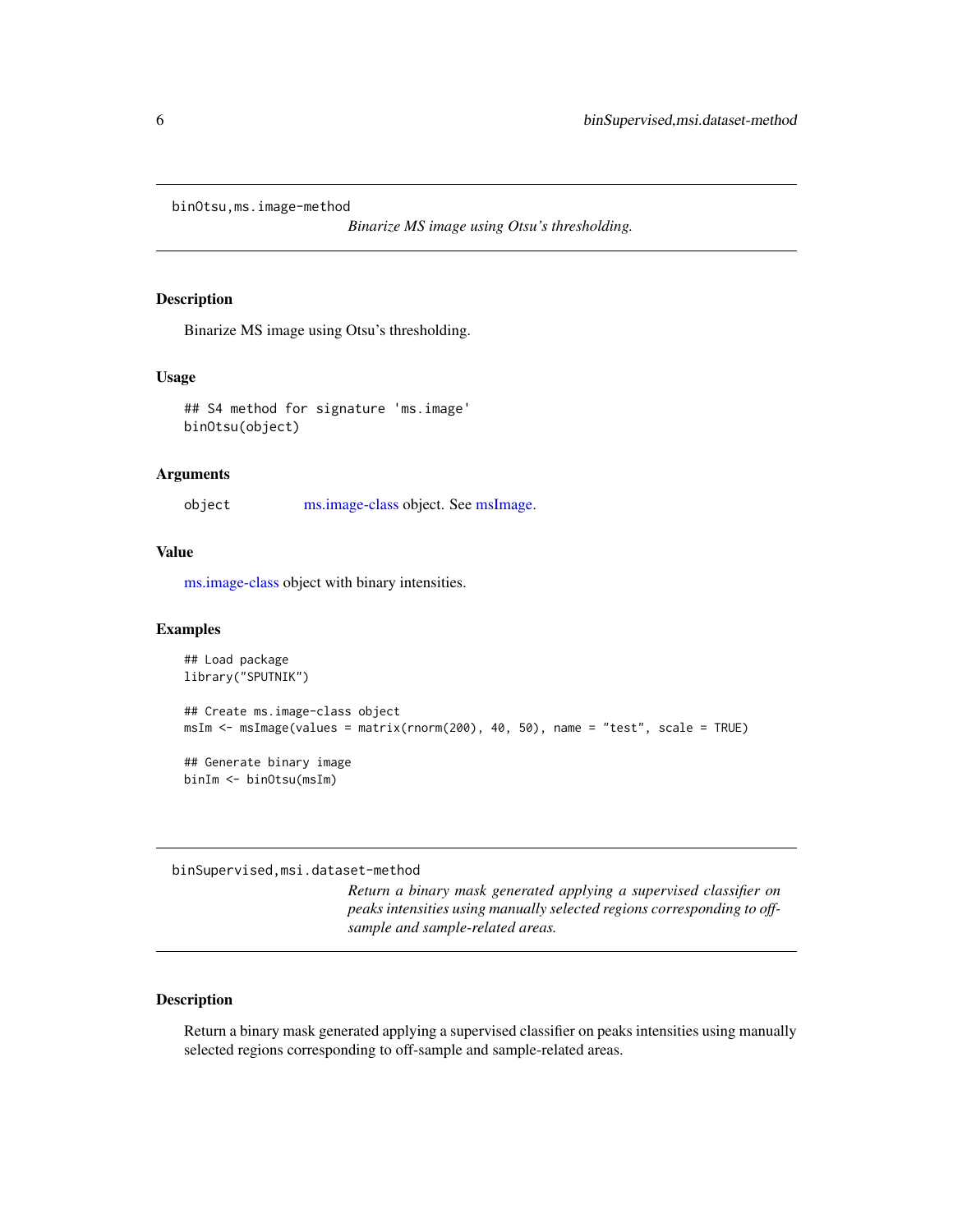#### <span id="page-6-0"></span>Usage

```
## S4 method for signature 'msi.dataset'
binSupervised(object, refImage,
 mzQuery = numeric(), useFullMZ = T, mzTolerance = numeric(),method = "swm")
```
## Arguments

| object      | msi.dataset-class object                                                                                                                                                                                                    |
|-------------|-----------------------------------------------------------------------------------------------------------------------------------------------------------------------------------------------------------------------------|
| refImage    | ms.image-class object. Image used as reference to manually select the ROI pix-<br>els.                                                                                                                                      |
| mzQuery     | numeric. Values of m/z used to calculate the reference image. 2 values are<br>interpreted as interval, multiple or single values are searched in the m/z vector.<br>It should be left unset when using useFullMZRef = TRUE. |
| useFullMZ   | logical (default = TRUE). Whether all the peaks should be used to calculate the<br>reference image.                                                                                                                         |
| mzTolerance | numeric. Tolerance in PPM to match the mzQueryRef values in the m/z vector.<br>Only valid when $useFullMZ = FALSE$ .                                                                                                        |
| method      | string (default $=$ 'svm'). Supervised classifier used to segment the ROI.                                                                                                                                                  |
|             |                                                                                                                                                                                                                             |

#### Value

[ms.image-class](#page-19-1) object representing the binary mask image.

## Author(s)

Paolo Inglese <p.inglese14@imperial.ac.uk>

bladderMALDIRompp2010 *Load the example MALDI-MSI data.*

## Description

Loads a single mouse urinary bladder MALDI mass spectrometry imaging dataset acquired in positive ionization mode using Thermo qExactive Orbitrap. The dataset is available at "https://raw.github.com/paoloinglese/SPUT The dataset is loaded in the R environment under the variable name maldiData.

## Usage

bladderMALDIRompp2010(verbose = TRUE)

#### Arguments

verbose Logical (default = TRUE). Show additional output text.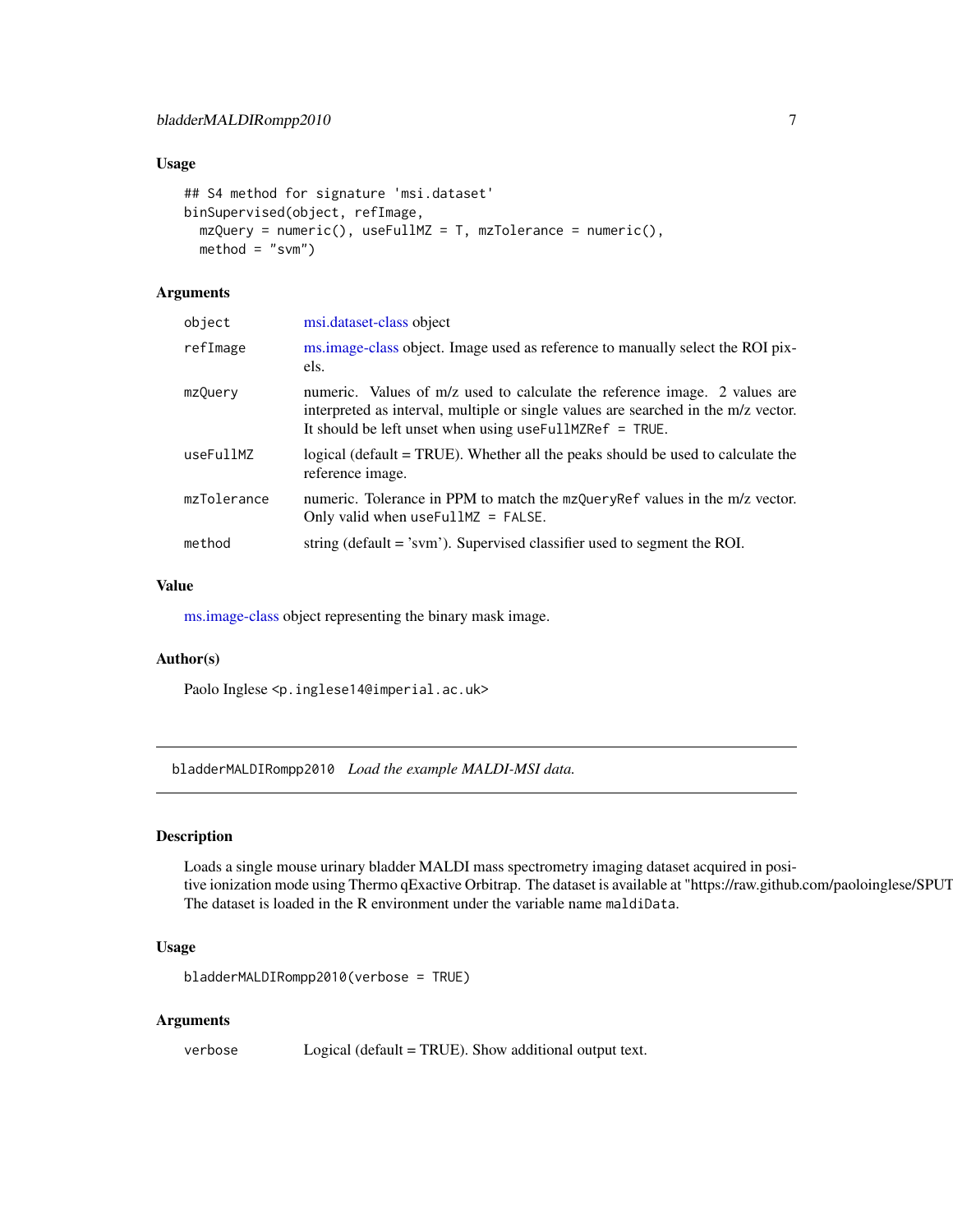## <span id="page-7-0"></span>Value

desiData MS intensity matrix. Rows represent pixels, columns represent matched peaks.

#### References

Rompp, A., Guenther, S., Schober, Y., Schulz, O., Takats, Z., Kummer, W., & Spengler, B. (2010). Histology by mass spectrometry: label-free tissue characterization obtained from high-accuracy bioanalytical imaging. Angewandte chemie international edition, 49(22), 3834-3838.

closeImage,ms.image-method

*Apply morphological closing to binary image.*

## Description

Apply morphological closing to binary image.

#### Usage

```
## S4 method for signature 'ms.image'
closeImage(object, kern.size = 5)
```
#### Arguments

| object    | ms.image-class object. See msImage. |
|-----------|-------------------------------------|
| kern.size | numeric. Kernel size.               |

#### Value

[ms.image-class](#page-19-1) object after closing.

```
## Load package
library("SPUTNIK")
## Create ms.image-class object
msIm <- msImage(values = matrix(rnorm(200), 40, 50), name = "test", scale = TRUE)
## Generate binary image
msImBin <- binOtsu(msIm)
```

```
## Apply the morphological closing
msImClosed <- closeImage(msImBin, kern.size = 3)
```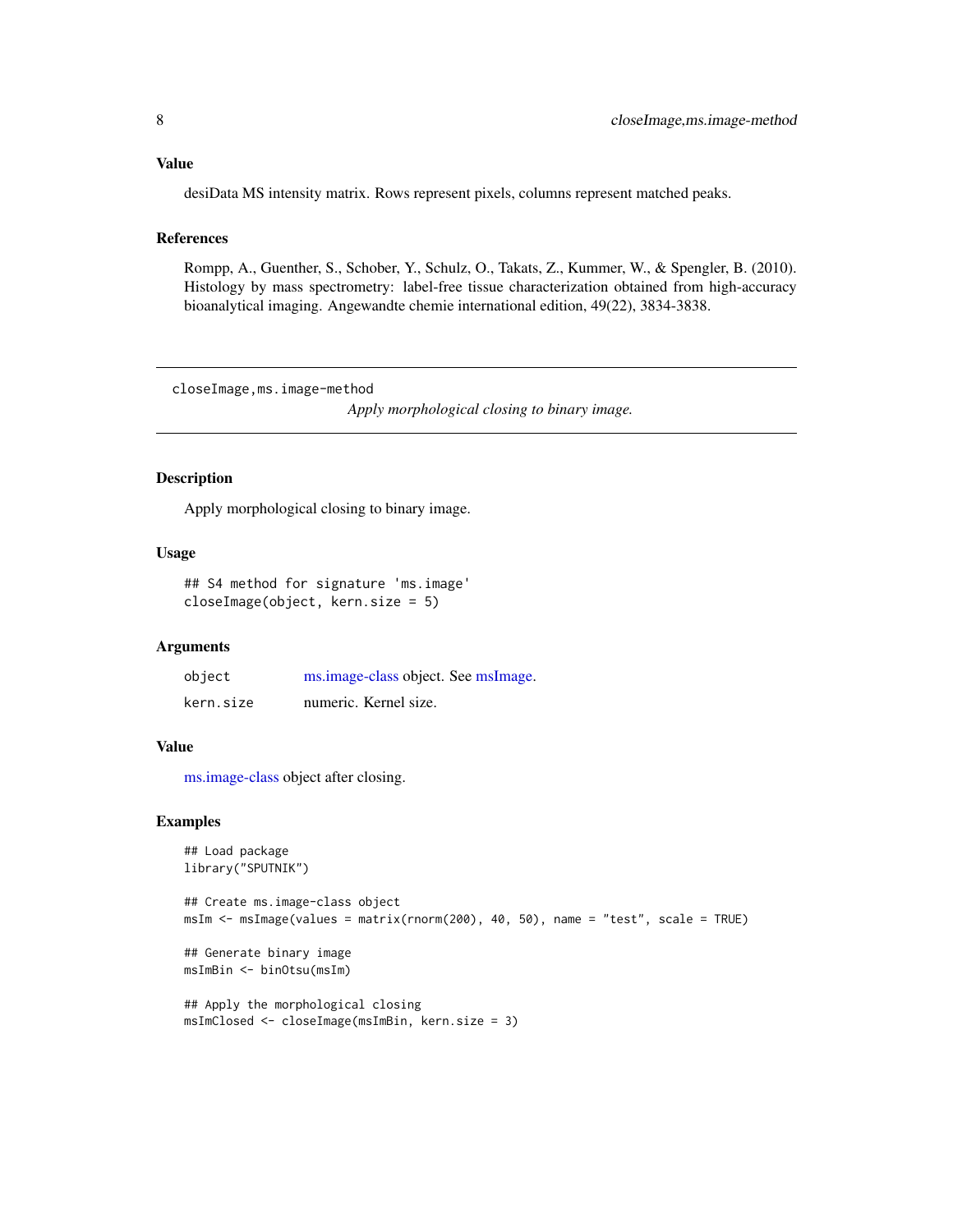<span id="page-8-1"></span><span id="page-8-0"></span>countPixelsFilter *Filter based on the minimum number of connected pixels in the ROI.*

#### Description

countPixelsFilter selects peaks which signals are localized in regions consisting of a minimum number of connected pixels in the ROI.

#### Usage

```
countPixelsFilter(msiData, roiImage, minNumPixels = 9,
  smoothPeakImage = FALSE, smoothSigma = 2, closePeakImage = FALSE,
  closeKernSize = 5, aggressive = 0, verbose = TRUE)
```
## Arguments

| msiData         | msi.dataset-class object. See msiDataset.                                                                               |
|-----------------|-------------------------------------------------------------------------------------------------------------------------|
| roiImage        | ms.image-class object representing the ROI mask. See msImage.                                                           |
| minNumPixels    | integer (default $= 9$ ). Smallest number of connected pixels used to select a peak.                                    |
| smoothPeakImage |                                                                                                                         |
|                 | logical (default $=$ FALSE). Whether the peak images should be smoothed before<br>determining the connected components. |
| smoothSigma     | numeric (default $= 2$ ). Standard deviation of the smoothing Gaussian kernel.                                          |
| closePeakImage  | $logical$ (default = FALSE). Whether morphological closing should be applied to<br>the binary peak images.              |
| closeKernSize   | numeric (default $= 5$ ). Kernel size for the morphological closing operation. Ker-<br>nel shape is fixed to diamond.   |
| aggressive      | integer (default $= 0$ ). Defines the level of aggressiveness of the filter. See 'De-<br>tails' section.                |
| verbose         | $logical$ (default = $TRUE$ ). Additional output text.                                                                  |

#### Details

Count filter tries to determine and remove peaks which signal is scattered in a region unrelated with the expected ROI. A minimum number of connected pixels in the ROI is used to trigger the filter. This value should be carefully set equal to the geometrical size of the smallest expected informative sub-region. Each peak image is binarized using Otsu's thresholding and the connected components are extracted. The filter selects those peaks that show, within the ROI, at least one connected component of size larger or equal to minNumPixels. The level of aggressiveness, associated with increasing values of the parameter aggressive, determines whether the size of the connected components within the ROI should be compared with that of the connected components localized outside the ROI. If aggressive  $= 0$ , no comparison is performed. If aggressive  $= 1$ , the filter checks whether the max size of the connected components localized outside the ROI is smaller or equal to the maximum size of the connected components inside the ROI. If aggressive = 2, a stricter filter checks whether the maximum size of the connected components localized outside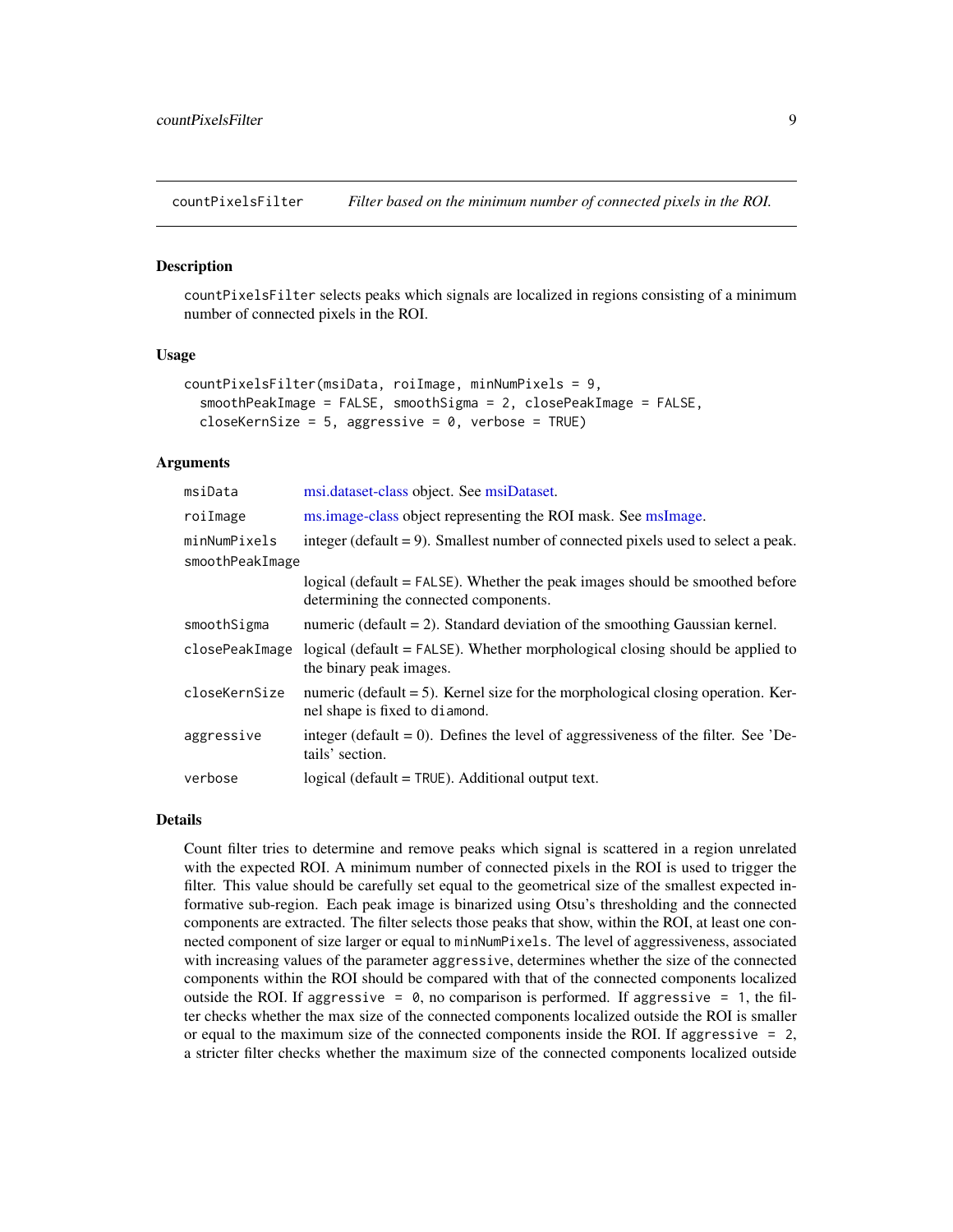<span id="page-9-0"></span>the ROI is smaller than minNumPixels. Different aggressiveness levels can produce completely different results, depending on the nature of the analyzed dataset.

## Value

peak.filter object. See [applyPeaksFilter-msi.dataset-method.](#page-1-1)

## Author(s)

Paolo Inglese <p.inglese14@imperial.ac.uk>

#### See Also

applyPeaksFilter

```
## Load package
library("SPUTNIK")
## Mass spectrometry intensity matrix
X <- matrix(rnorm(200), 20, 40)
## Print original dimensions
print(dim(X))
## m/z vector
mzVector < -seq(600, 900, by = (900 - 600) / 39)## Read the image size
imSize <-c(5, 4)## Construct the ms.dataset object
msiX <- msiDataset(X, mzVector, imSize[1], imSize[2])
## Extract the ROI using k-means
ref.roi <- refAndROIimages(msiData = msiX, refMethod = "sum",
                           roiMethod = "otsu", useFullMZRef = TRUE)
## Perform count pixels filtering
count.sel <- countPixelsFilter(msiData = msiX, roiImage = ref.roi$ROI,
                               minNumPixels = 4, aggressive = 1)
## Apply the filter
msiX <- applyPeaksFilter(msiX, count.sel)
## Print new dimensions
```

```
print(dim(getIntensityMat(msiX)))
```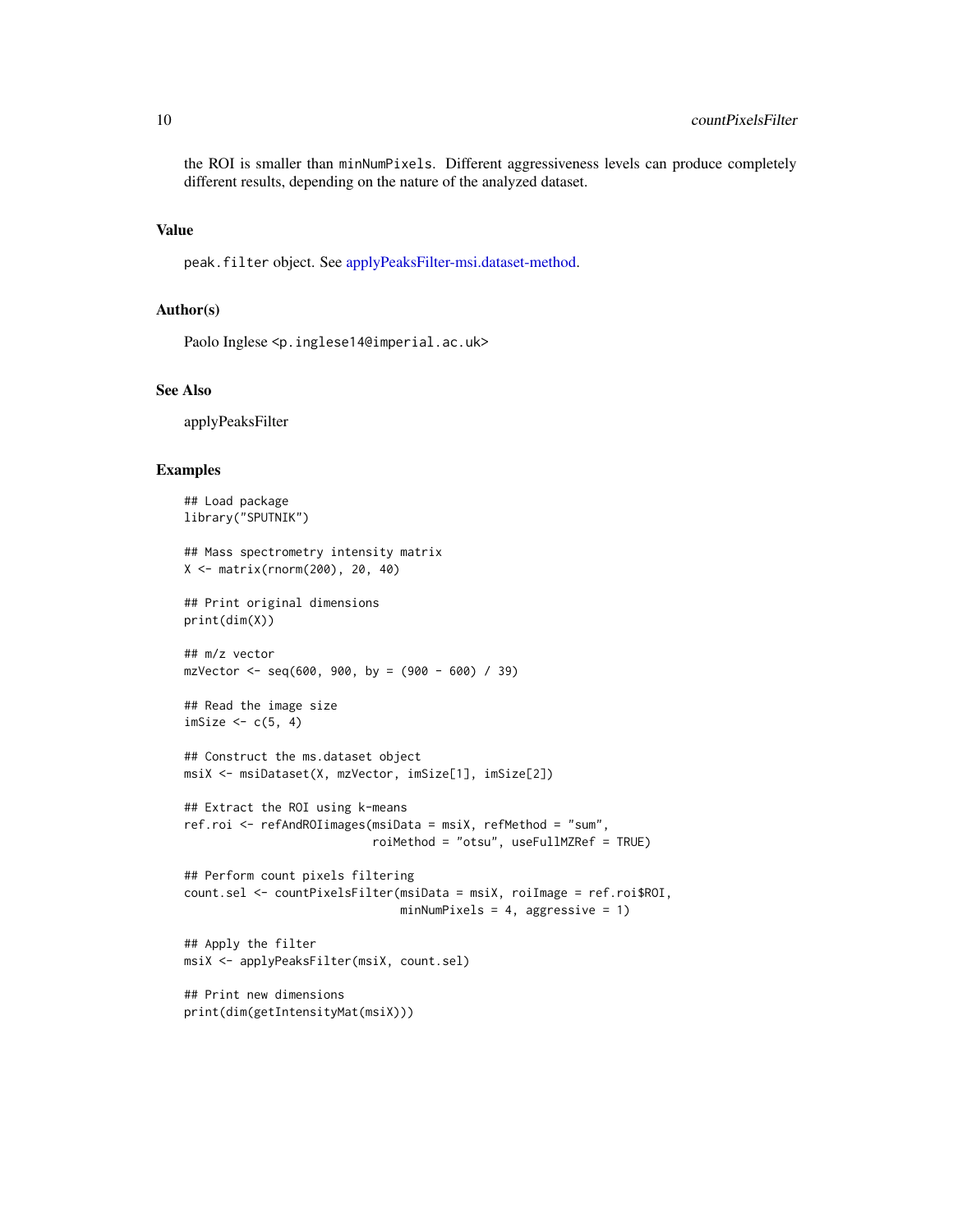#### <span id="page-10-1"></span><span id="page-10-0"></span>Description

[createPeaksFilter](#page-10-1) returns a peak.filter object.

## Usage

createPeaksFilter(peaksIndices)

## Arguments

peaksIndices a named array representing the selected peaks. Names correspond to the m/z values.

## Details

Function to create a custom peak that can be subsequently applied using the function applyPeaksFilter-msi.dataset-meth Argument of the function is the index vector of the selected peaks named with their m/z values. The m/z values are used to check whether the indices correspond to the common m/z values in the [msi.dataset-class](#page-20-1) object.

## Value

peak.filter object.

## Author(s)

Paolo Inglese <p.inglese14@imperial.ac.uk>

## See Also

[applyPeaksFilter-msi.dataset-method](#page-1-1)

```
library("SPUTNIK")
mz <- seq(100, 195, 5)
mzIdx <- sample(100, 20)
names(mzIdx) <- mz
peaksFilter <- createPeaksFilter(mzIdx)
```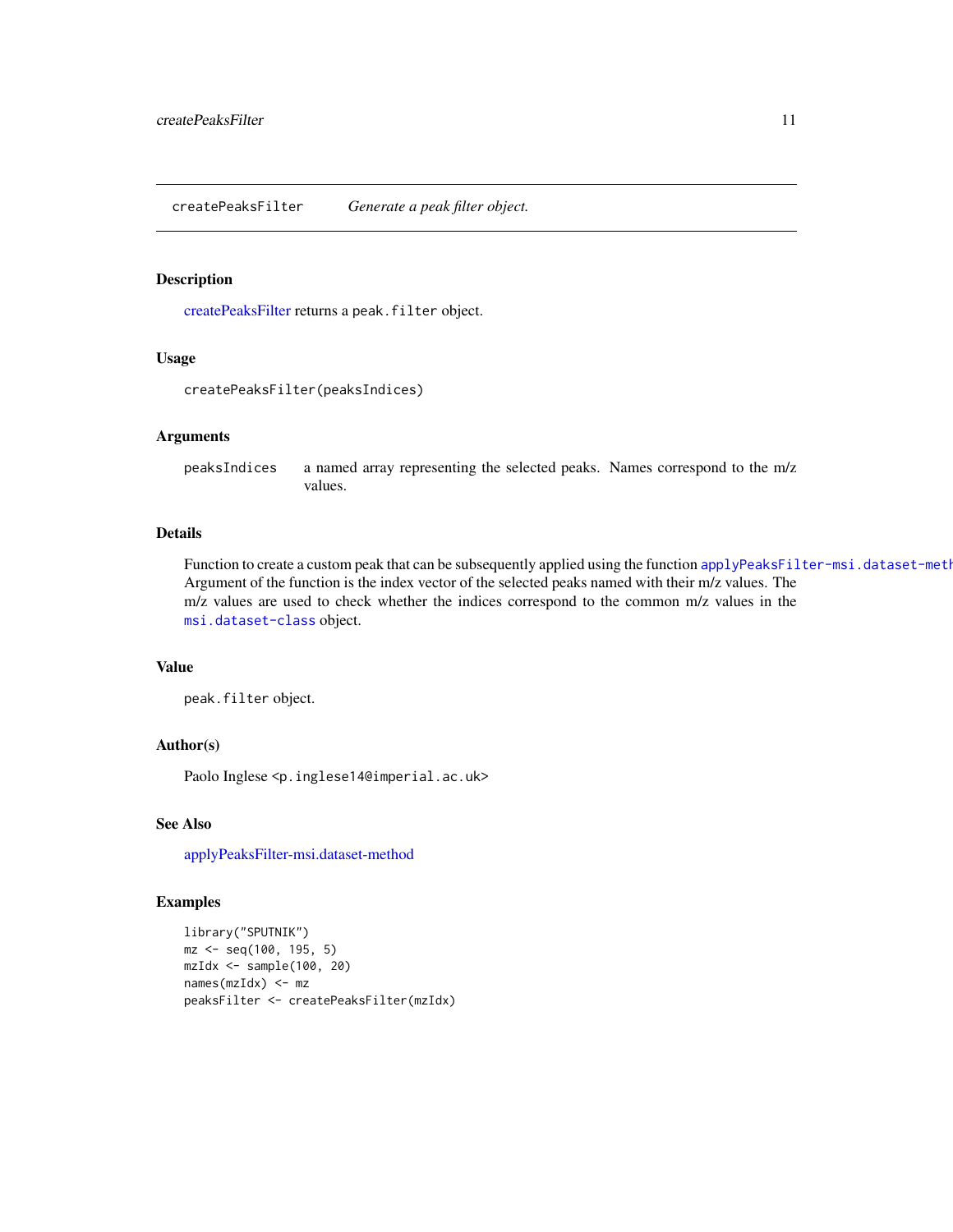<span id="page-11-0"></span>CSRPeaksFilter *Performs the peak selection based on complete spatial randomness test.*

## Description

CSRPeaksFilter returns the significance for the null hypothesis that the spatial distribution of the peak intensities follow a random pattern. A significant p-value (q-values can be returned after applying multiple testing correction) allows to reject the hypothesis that the spatial distribution of a peak signal is random. The tests are performed using the functions available in the statspat R package.

## Usage

```
CSRPeaksFilter(msiData, method = "ClarkEvans", covariateImage = NULL,
  covMethod = "sum", mzQueryCov = numeric(), mzTolerance = numeric(),
  useFullMZCov = TRUE, smoothCov = FALSE, smoothCovSigma = 2,
  invertCov = FALSE, adjMethod = "bonferroni", returnQvalues = TRUE,
 plotCovariate = FALSE, verbose = TRUE, ...)
```
#### Arguments

| msiData        | msi.dataset-class object. See msiDataset.                                                                                                                                                                                                                      |
|----------------|----------------------------------------------------------------------------------------------------------------------------------------------------------------------------------------------------------------------------------------------------------------|
| method         | string ( $default = "ClarkEvans")$ . CSR statistical test applied to the peaks signal.<br>Accepted values are:                                                                                                                                                 |
|                | • "ClarkEvans": performs a test based on the Clark and Evans aggregation R<br>index. This test evaluates the compares of the nearest-neighbors distances<br>to the case of purely random pattern.                                                              |
|                | • "KS": performs a test of goodness-of-fit between the signal pixels associ-<br>ated point process pattern and a spatial covariate using the Kolmogorov-<br>Smirnov test. The covariate is defined by the reference image.                                     |
| covariateImage | ms.image-class object. An image used as covariate (necessary for Kolmogorov-<br>Smirnov test). If NULL, the covariate image is calculated using the method<br>defined by 'covMethod'.                                                                          |
| covMethod      | string (default $=$ "sum"). Method used to calculate the reference image. Read<br>only when method = "KS". Possible values are described in 'refAndROIimages'.                                                                                                 |
| mzQueryCov     | numeric. Values of m/z used to calculate the reference image. 2 values are<br>interpreted as interval, multiple or single values are searched in the m/z vector.<br>It should be left unset when using useFullMZCov = TRUE. Read only when<br>$method = "KS".$ |
| mzTolerance    | numeric. Tolerance in PPM to match the mzQueryCov values in the m/z vector.<br>It should be left unset when using useFullMZCov = TRUE.Read only when<br>$method = "KS".$                                                                                       |
| useFullMZCov   | logical (default $=$ TRUE). Whether all the peaks should be used to calculate the<br>covariate image. Read only when method = $"KS".$                                                                                                                          |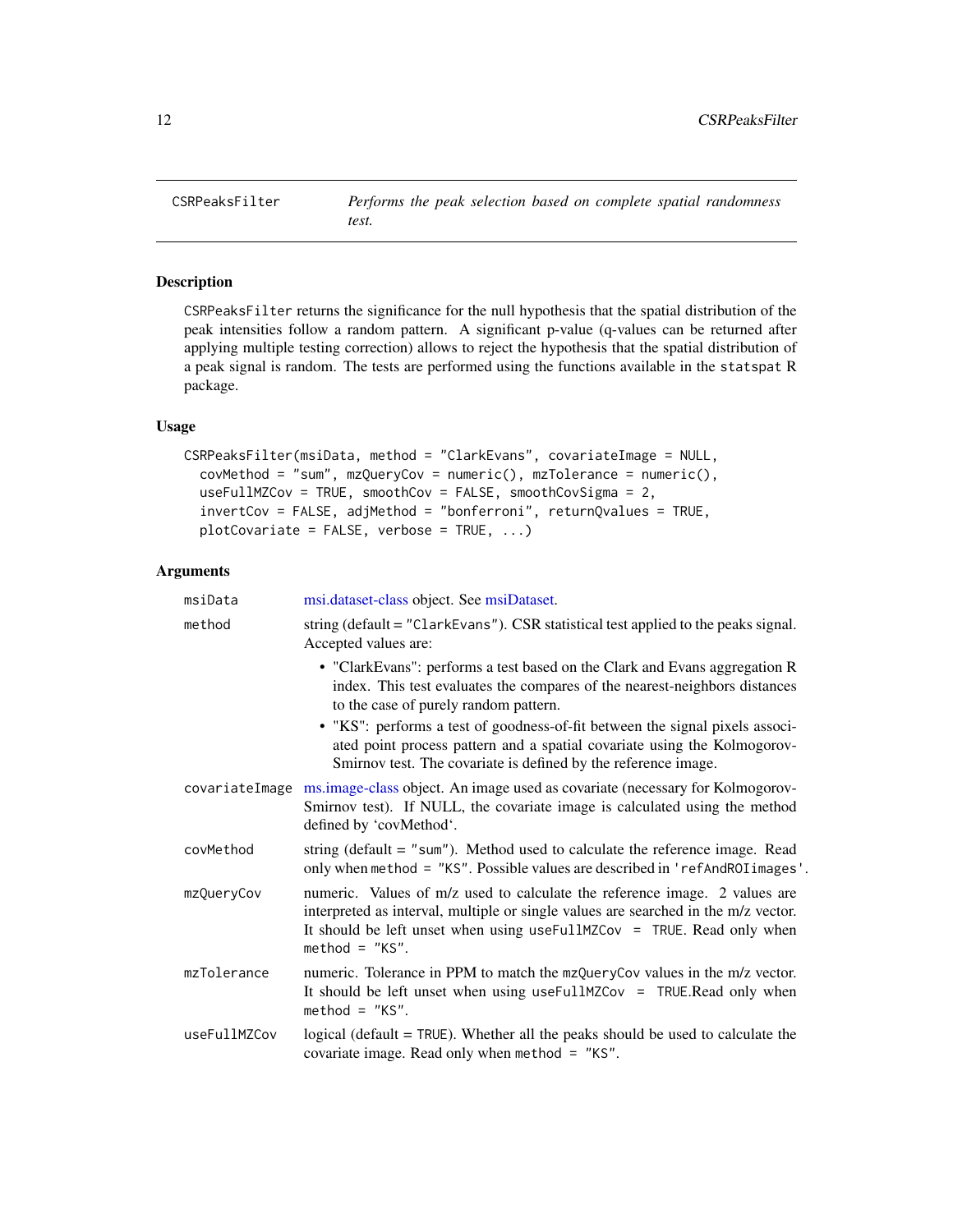## <span id="page-12-0"></span>CSRPeaksFilter 13

| smoothCov      | logical (default = FALSE). Whether the covariate image should be smoothed us-<br>ing a Gaussian kernel. Read only when method $=$ "KS".        |
|----------------|------------------------------------------------------------------------------------------------------------------------------------------------|
| smoothCovSigma | numeric (default $= 2$ ). Standard deviation of the smoothing Gaussian kernel.<br>Read only when method = $"KS".$                              |
| invertCov      | logical (default $=$ FALSE). Whether the covariate image colors should be in-<br>verted.                                                       |
| adjMethod      | string (default = "bonferroni"). Multiple testing correction method. Possible<br>values coincide with those of the stats:: p. adjust function. |
| returnOvalues  | logical (default $=$ TRUE). Whether the computed q-values should be returned<br>together with the p-values.                                    |
| plotCovariate  | logical (default $=$ FALSE). Whether the covariate image should be visualized.<br>Read only when method = $"KS".$                              |
| verbose        | logical (defaul = TRUE). Additional output texts are generated.                                                                                |
| $\ddots$       | additional parameters compatible with the statspat functions. See cdf.test for<br>"KS" and clarkevans.test. for "ClarkEvans"                   |

## Author(s)

Paolo Inglese <p.inglese14@imperial.ac.uk>

## References

Baddeley, A., & Turner, R. (2005). Spatstat: an R package for analyzing spatial point patterns. Journal of statistical software, 12(6), 1-42.

Clark, P.J. and Evans, F.C. (1954) Distance to nearest neighbour as a measure of spatial relationships in populations. Ecology 35, 445–453.

Berman, M. (1986) Testing for spatial association between a point process and another stochastic process. Applied Statistics 35, 54–62.

## Examples

```
## Load package
library("SPUTNIK")
## Mass spectrometry intensity matrix
X <- matrix(rnorm(200), 20, 40)
## Print original dimensions
print(dim(X))
## m/z vector
mzVector < -seq(600, 900, by = (900 - 600) / 39)## Read the image size
imSize <-c(5, 4)## Construct the ms.dataset object
```
msiX <- msiDataset(X, mzVector, imSize[1], imSize[2])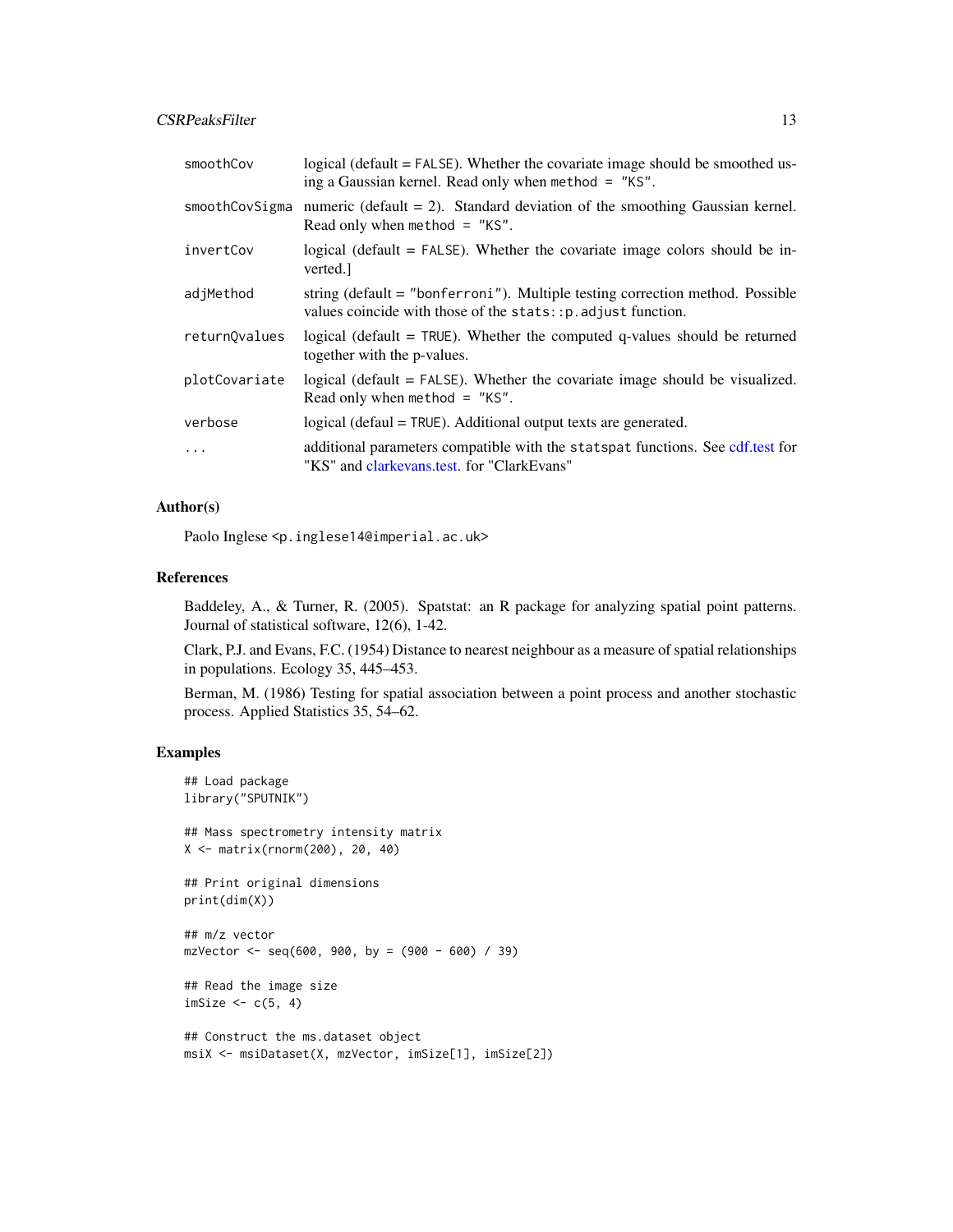```
## Calculate the p-values using the Clark Evans test, then apply Benjamini-
## Hochberg correction.
csr <- CSRPeaksFilter(msiData = msiX, method = "ClarkEvans",
                      calculateCovariate = FALSE, adjMethod = "BH")
## Print selected peaks
print(csr$q.value)
## Create a new filter selecting corrected p-values < 0.001
selIdx <- which(csr$q.value < 0.001)
```

```
csrFilter <- createPeaksFilter(selIdx)
```
getIntensityMat,msi.dataset-method *Return the peaks intensity matrix.*

## Description

Return the peaks intensity matrix.

#### Usage

```
## S4 method for signature 'msi.dataset'
getIntensityMat(object)
```
#### Arguments

object [msi.dataset-class](#page-20-1) object.

## Value

peaks intensity matrix. Rows represent pixels, and columns represent peaks.

```
## Load package
library("SPUTNIK")
## Create the msi.dataset-class object
sz < -c(5, 4)x \le matrix(rnorm(sz[1] * sz[2] * 20), sz[1]*sz[2], 20)
mz <- sort(sample(100, ncol(x)))
msiX <- msiDataset(x, mz, sz[1], sz[2])
## Get m/z vector
mz <- getMZ(msiX)
## Get intensity matrix
X <- getIntensityMat(msiX)
```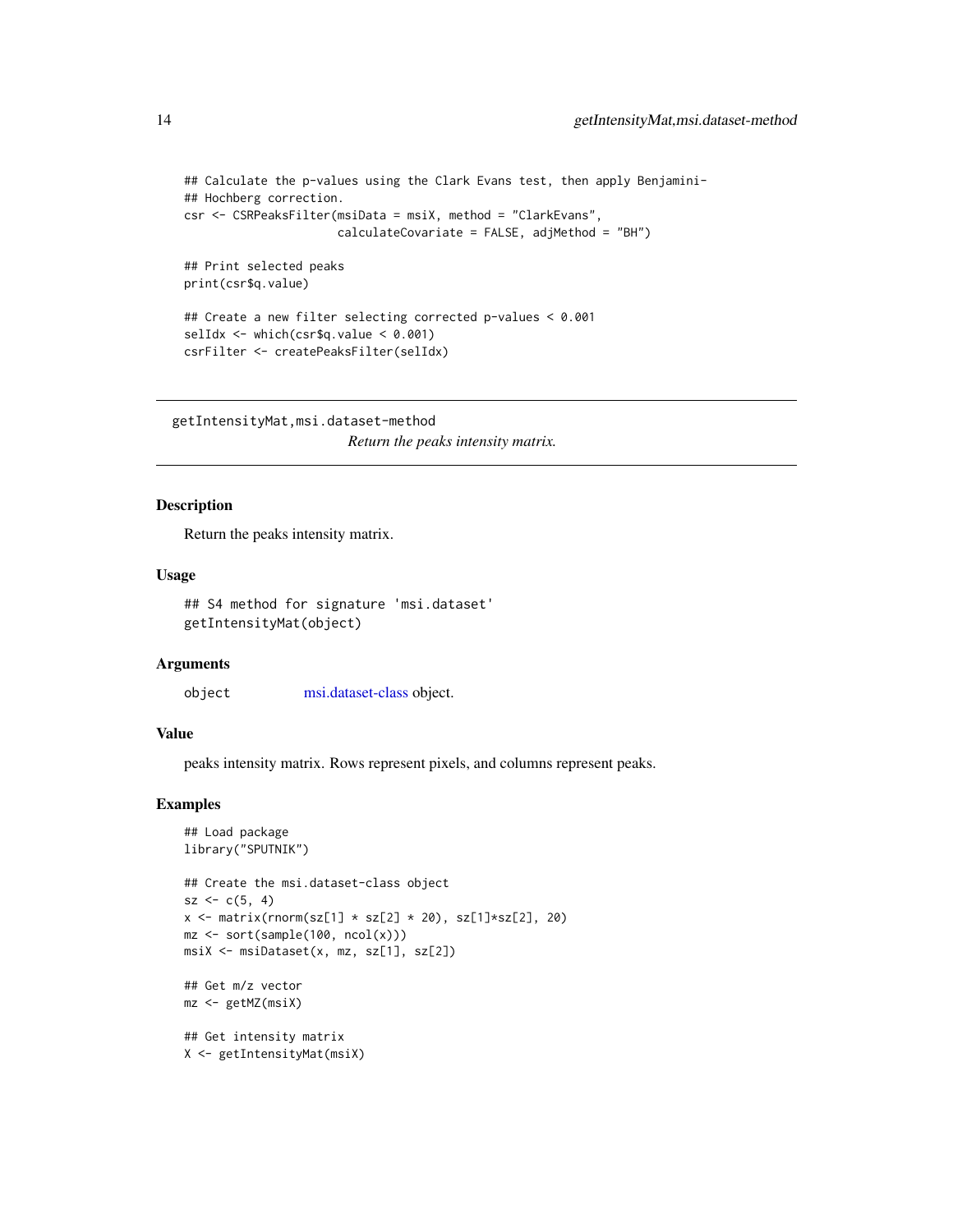```
## Get image size
sz <- getShapeMSI(msiX)
```
getMZ,msi.dataset-method

*Return the m/z vector.*

## Description

Return the m/z vector.

#### Usage

## S4 method for signature 'msi.dataset' getMZ(object)

## Arguments

object [msi.dataset-class](#page-20-1) object.

## Value

vector containing the m/z values.

```
## Load package
library("SPUTNIK")
## Create the msi.dataset-class object
sz < -c(5, 4)x \le matrix(rnorm(sz[1] * sz[2] * 20), sz[1]*sz[2], 20)
mz <- sort(sample(100, ncol(x)))
msiX <- msiDataset(x, mz, sz[1], sz[2])
## Get m/z vector
mz <- getMZ(msiX)
## Get intensity matrix
X <- getIntensityMat(msiX)
## Get image size
sz <- getShapeMSI(msiX)
```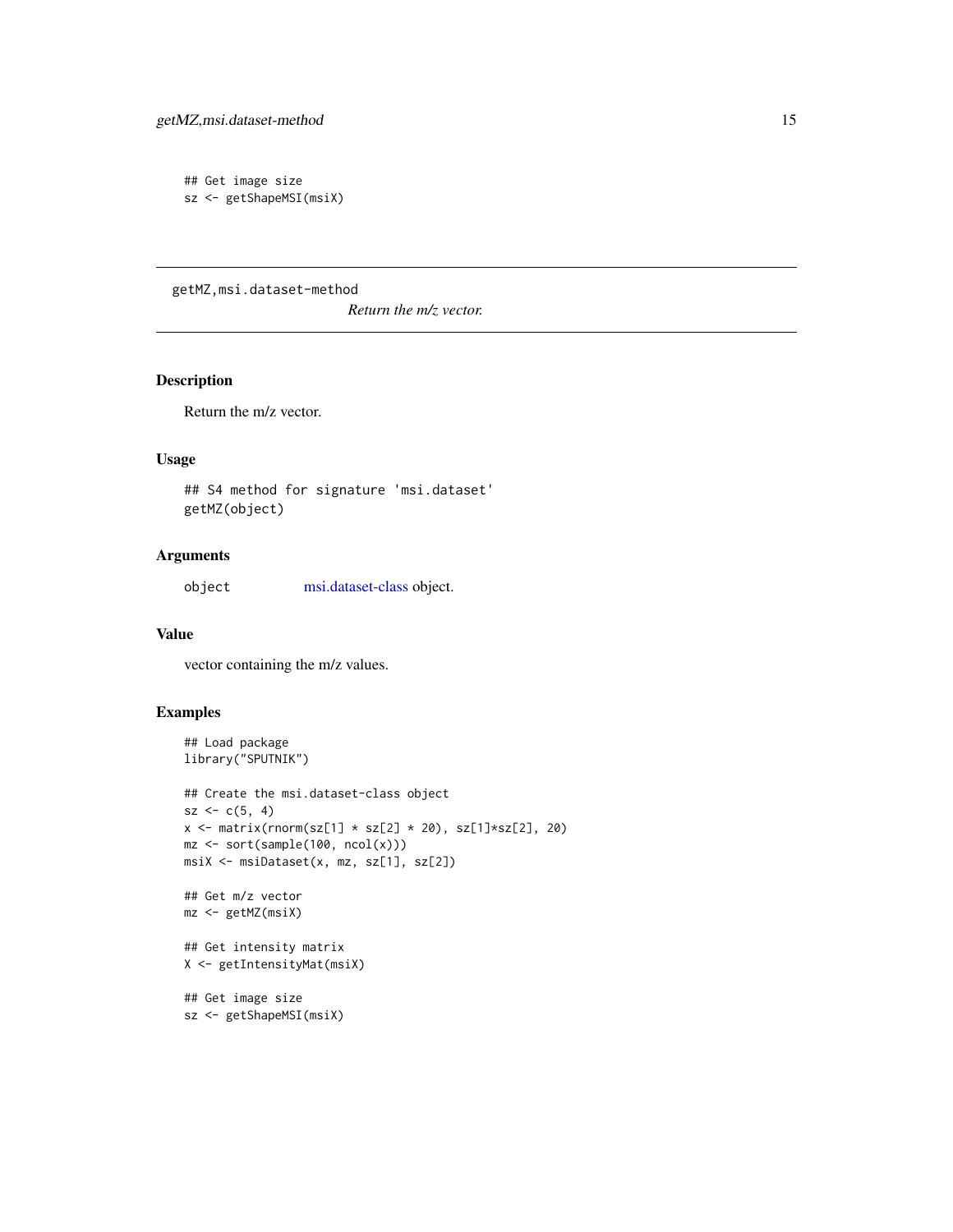<span id="page-15-0"></span>getShapeMSI,msi.dataset-method

*Returns the geometrical shape of MS image*

## Description

Returns the geometrical shape of MS image

## Usage

```
## S4 method for signature 'msi.dataset'
getShapeMSI(object)
```
## Arguments

object [msi.dataset-class](#page-20-1) object.

## Value

number of rows ans number of columns of the MS image.

```
## Load package
library("SPUTNIK")
## Create the msi.dataset-class object
sz < -c(5, 4)x \le matrix(rnorm(sz[1] * sz[2] * 20), sz[1]*sz[2], 20)
mz <- sort(sample(100, ncol(x)))
msiX <- msiDataset(x, mz, sz[1], sz[2])
## Get m/z vector
mz <- getMZ(msiX)
## Get intensity matrix
X <- getIntensityMat(msiX)
## Get image size
sz <- getShapeMSI(msiX)
```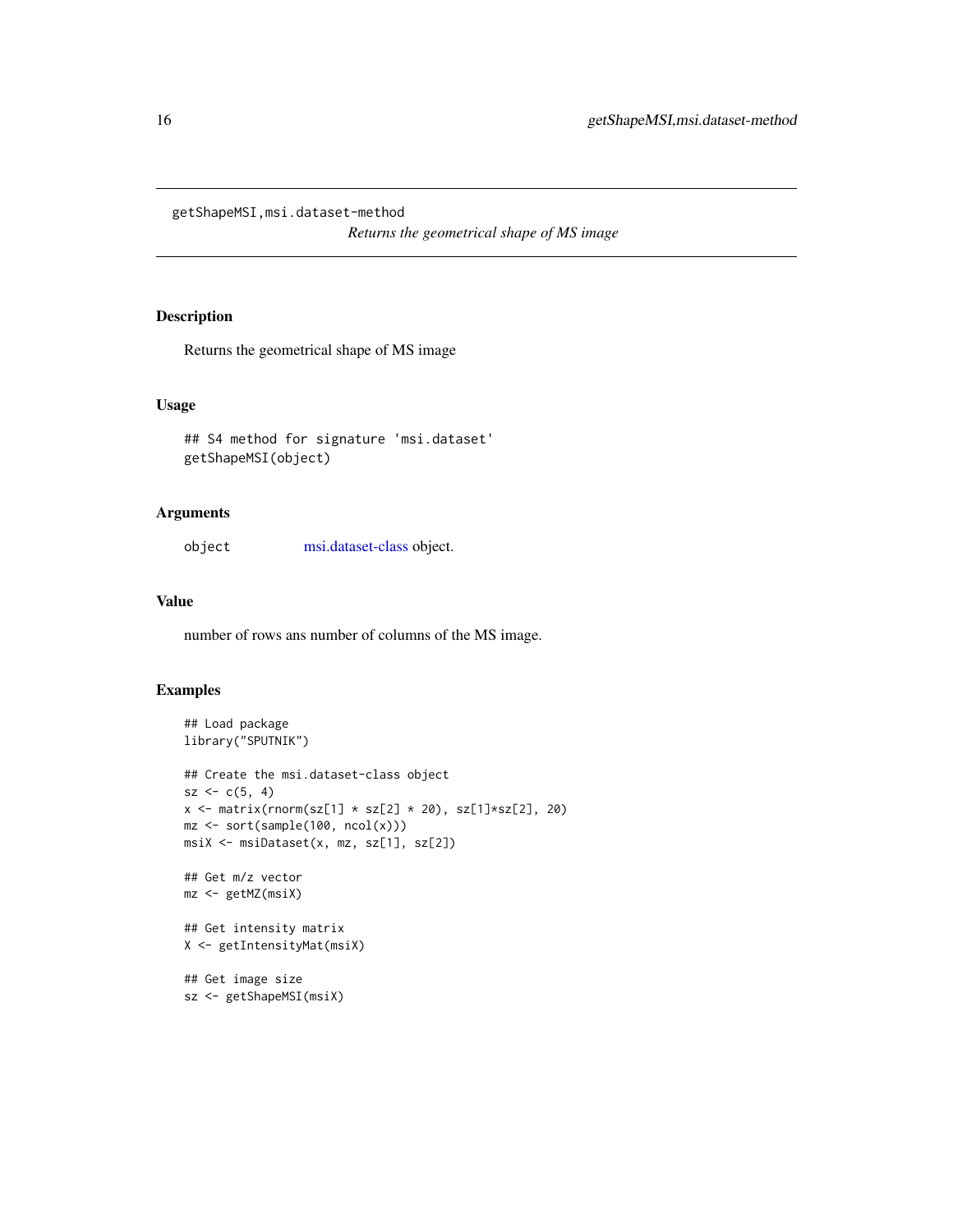<span id="page-16-1"></span><span id="page-16-0"></span>

#### Description

gini.index returns the Gini index of the ion intensity vector as a measure of its sparseness. The intensity vector is first quantized in N levels (default  $= 256$ ). A value close to 1 represents a high level of sparseness, a value close to 0 represents a low level of sparseness.

#### Usage

gini.index(x, levels = 256)

#### Arguments

|        | numeric. Peak intensity array.                                                    |
|--------|-----------------------------------------------------------------------------------|
| levels | numeric (default = $256$ ). Number of levels for the peak intensity quantization. |

## Value

A value between 0 and 1. High levels of signal sparsity are associated with values close to 1, whereas low levels of signal sparsity are associated with values close to 0.

#### Author(s)

Paolo Inglese <p.inglese14@imperial.ac.uk>

## References

Hurley, N., & Rickard, S. (2009). Comparing measures of sparsity. IEEE Transactions on Information Theory, 55(10), 4723-4741.

#### See Also

[scatter.ratio](#page-29-1) [spatial.chaos](#page-30-1)

```
## Load package
library("SPUTNIK")
## Image
im <- matrix(rnorm(100), 10, 10)
## Spatial chaos
sc \leq spatial.chaos(im, levels = 30, morph = TRUE)
stopifnot(sc <= 1)
## Gini index
```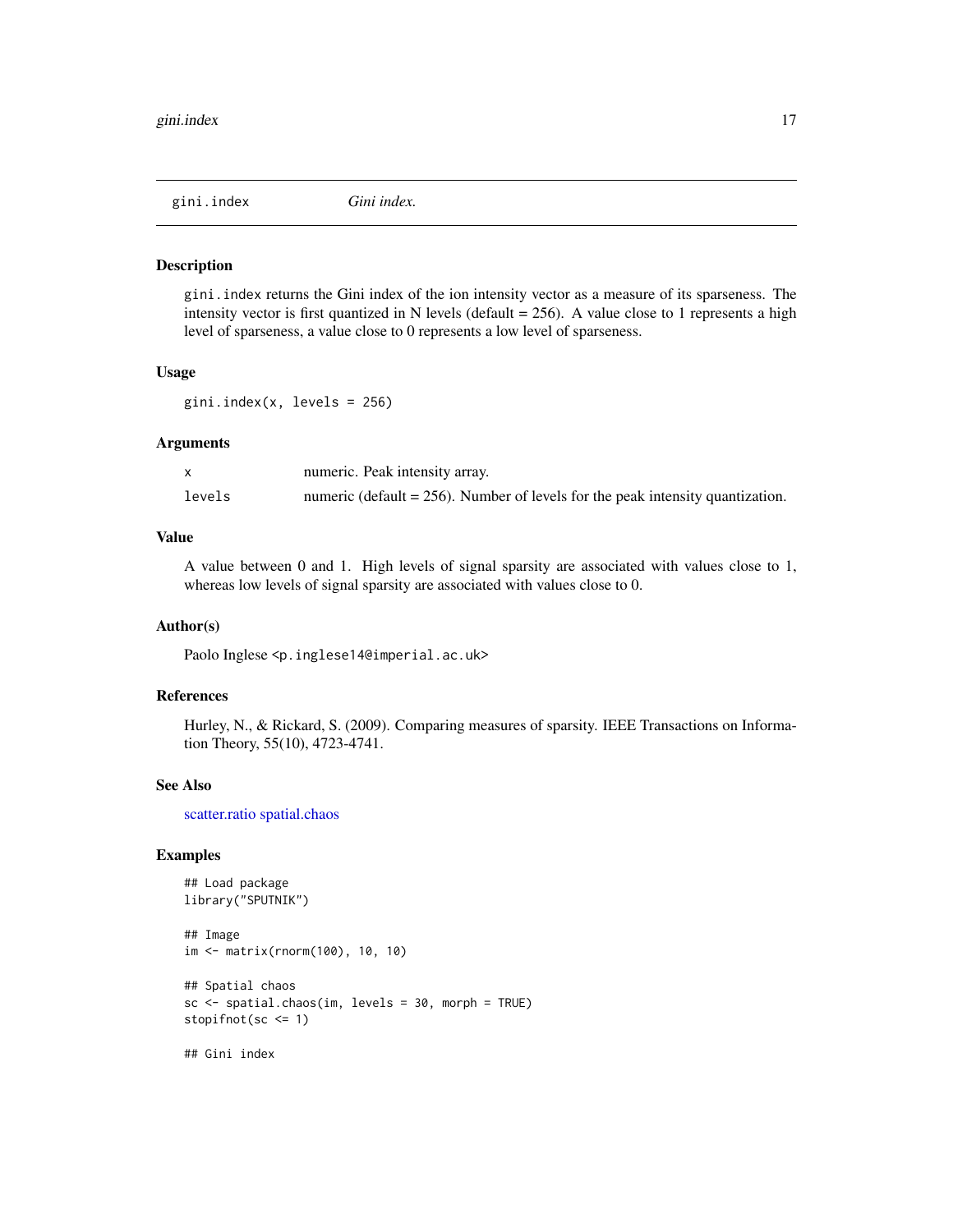```
gi <- gini.index(im, levels = 16)
stopifnot(gi >= -1 && gi <= 1)
## Scatter ratio
sr <- scatter.ratio(im)
stopifnot(sr <= 1)
```
<span id="page-17-1"></span>globalPeaksFilter *Reference similarity based peak selection.*

## Description

globalPeaksFilter returns a list of peaks selected by their similarity with a reference image.

## Usage

```
globalPeaksFilter(msiData, referenceImage, method = "pearson",
  threshold = NULL, verbose = TRUE)
```
## **Arguments**

| msiData        | msi.dataset-class object. See msiDataset.                                                                                                                                                                                                                                                                                                                                                                                                                        |
|----------------|------------------------------------------------------------------------------------------------------------------------------------------------------------------------------------------------------------------------------------------------------------------------------------------------------------------------------------------------------------------------------------------------------------------------------------------------------------------|
| referenceImage | ms.image-class object. Reference image used to calculate the similarity values.                                                                                                                                                                                                                                                                                                                                                                                  |
| method         | method used to calculate the similariry between the peak intensities and the<br>reference image. Accepted values are:                                                                                                                                                                                                                                                                                                                                            |
|                | • pearson: Pearson's correlation                                                                                                                                                                                                                                                                                                                                                                                                                                 |
|                | • spearman: Spearman's correlation                                                                                                                                                                                                                                                                                                                                                                                                                               |
|                | • ssim: structural similarity index measure                                                                                                                                                                                                                                                                                                                                                                                                                      |
|                | • nmi: normalized mutual information.                                                                                                                                                                                                                                                                                                                                                                                                                            |
| threshold      | numeric (default = $0$ , default = $0.001$ (SSIM)). The threshold applied to the sim-<br>ilarity values between the peaks images and the reference image. The default<br>value of 0 guarantees that only the ions with a positive similarity with the refer-<br>ence image (typically representing the spatial distribution of the signal source)<br>are retrieved. For consistency, the NMI are scaled in $[-1, 1]$ to match the same<br>range of correlations. |
| verbose        | $logical$ (default = TRUE). Additional output text.                                                                                                                                                                                                                                                                                                                                                                                                              |

## Details

A filter based on the similarity between the peak signals and a reference signal. The reference signal, passed as an [ms.image-class](#page-19-1) object, can be calculated using the [refAndROIimages](#page-25-1) function. Both continuous and binary references can be passed. The filter then calculates the similarity between the peaks signal and the reference image and select those with a similarity larger than threshold. Multiple measures are available, correlation, structural similarity index measure (SSIM), and normalized mutual information (NMI). Since correlation can assume values in [-1, 1], also NMI are scaled in [-1, 1].

<span id="page-17-0"></span>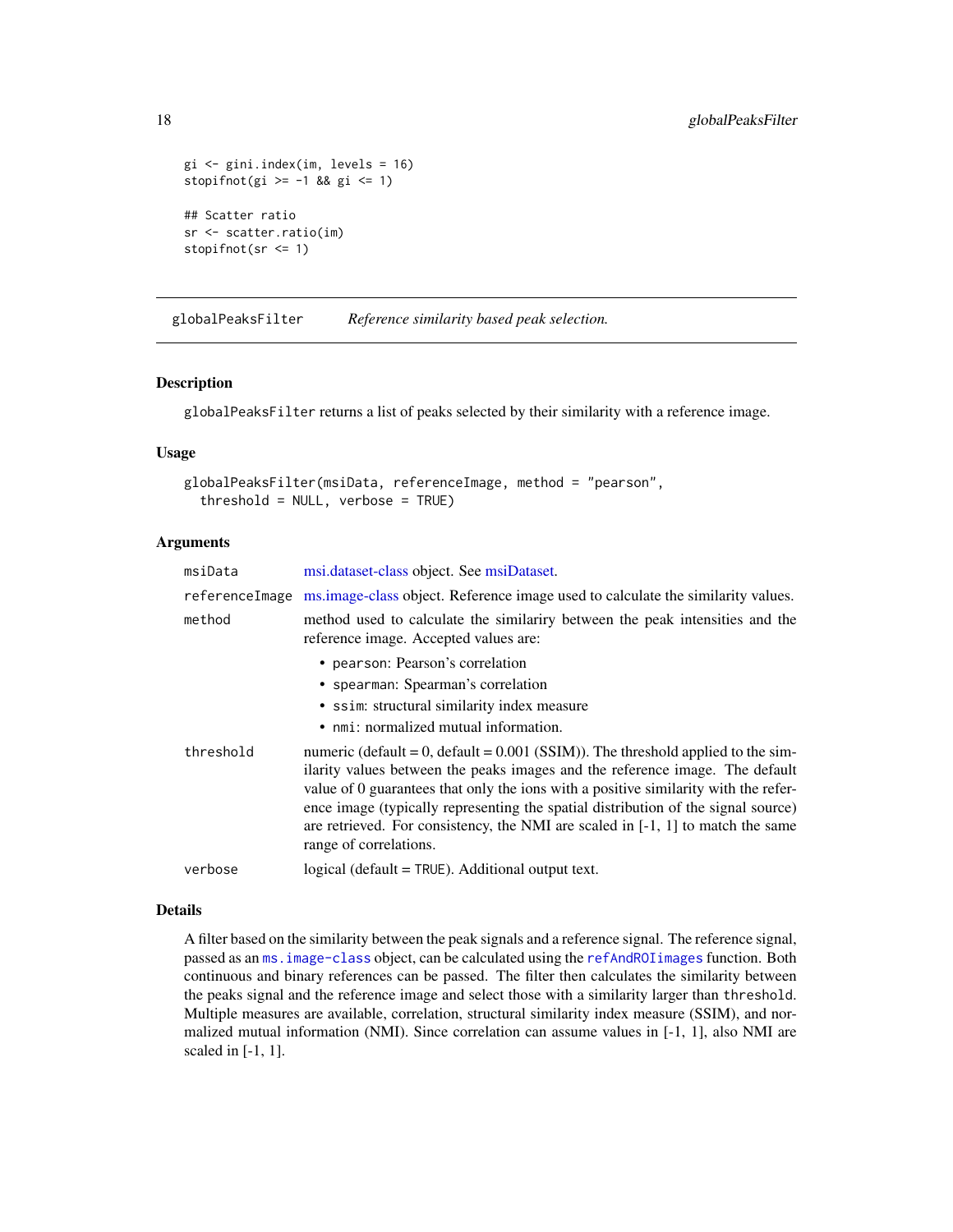## <span id="page-18-0"></span>globalPeaksFilter 19

## Value

peak.filter object. See linkapplyPeaksFilter.

## Author(s)

Paolo Inglese <p.inglese14@imperial.ac.uk>

## References

Wang, Z., Bovik, A. C., Sheikh, H. R., & Simoncelli, E. P. (2004). Image quality assessment: from error visibility to structural similarity. IEEE transactions on image processing, 13(4), 600-612.

Meyer, P. E. (2009). Infotheo: information-theoretic measures. R package. Version, 1(0).

#### See Also

[countPixelsFilter](#page-8-1) [applyPeaksFilter-msi.dataset-method](#page-1-1)

```
## Load package
library("SPUTNIK")
## Mass spectrometry intensity matrix
X <- matrix(rnorm(200), 20, 40)
## Print original dimensions
print(dim(X))
## m/z vector
mzVector <- seq(600, 900, by = (900 - 600) / 39)
## Read the image size
imSize \leftarrow c(5, 4)## Construct the ms.dataset object
msiX <- msiDataset(X, mzVector, imSize[1], imSize[2])
## Generate the reference image and the ROI mask
ref.roi <- refAndROIimages(msiX, refMethod = "sum", roiMethod = "otsu")
## Perform global peaks filter
glob.peaks <- globalPeaksFilter(msiData = msiX, referenceImage = ref.roi$Reference,
                                method = "pearson", threshold = 0)
## Apply the filter
msiX <- applyPeaksFilter(msiX, glob.peaks)
## Print the new dimensions
print(dim(getIntensityMat(msiX)))
```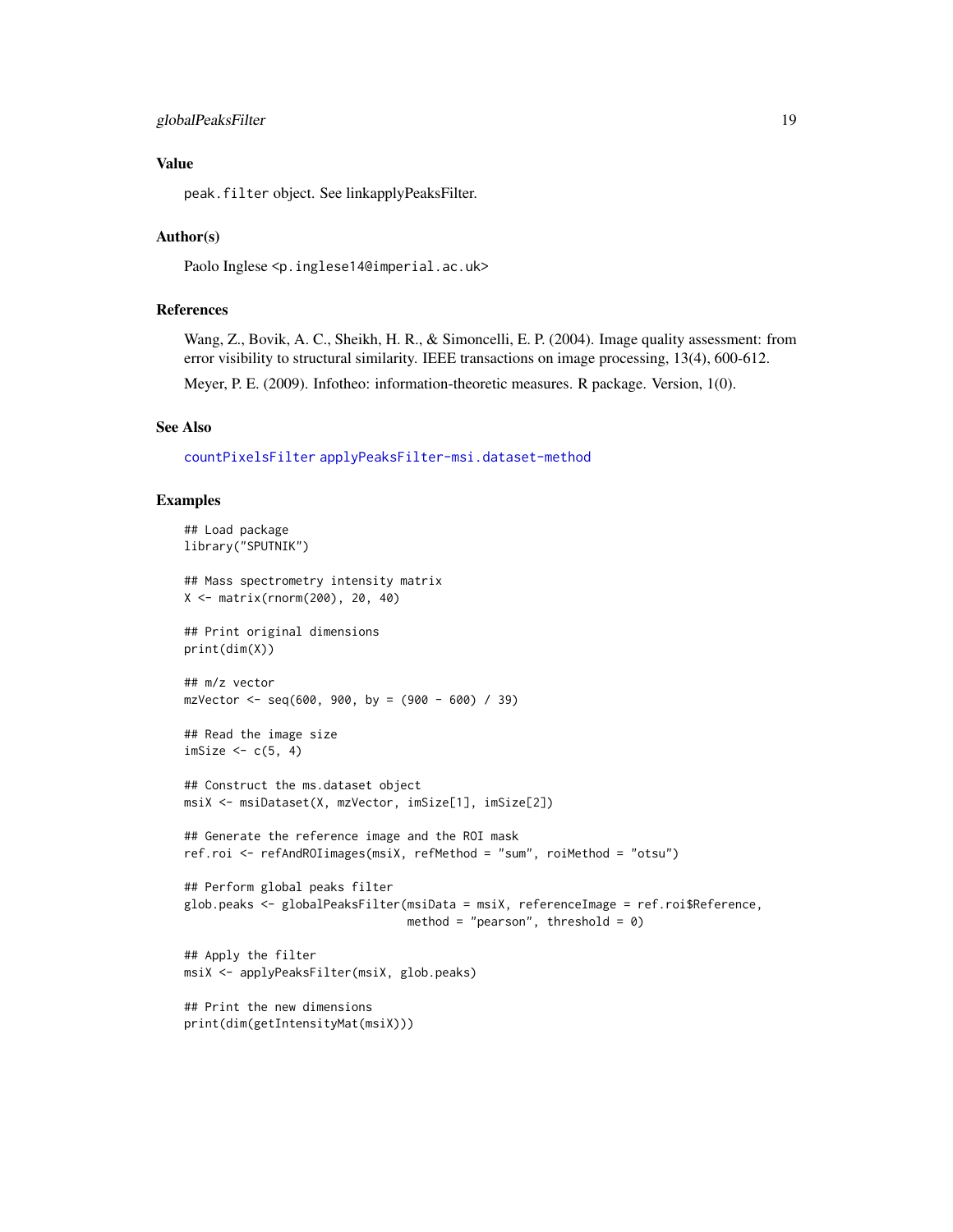<span id="page-19-0"></span>invertImage,ms.image-method

*Invert the colors of an MS image.*

## Description

Invert the colors of an MS image.

## Usage

## S4 method for signature 'ms.image' invertImage(object)

#### Arguments

object [ms.image-class](#page-19-1) object. See [msImage.](#page-21-1)

#### Value

[ms.image-class](#page-19-1) object after inverting colors.

#### Examples

```
## Load package
library("SPUTNIK")
## Create ms.image-class object
msIm <- msImage(values = matrix(rnorm(200), 40, 50), name = "test", scale = TRUE)
## Invert the colors
```
msImInverted <- invertImage(msIm)

<span id="page-19-1"></span>ms.image-class *[ms.image-class](#page-19-1) definition.*

## Description

[ms.image-class](#page-19-1) definition.

#### Slots

values numeric 2-D matrix representing the pixel intensity values. name string. Image name used for plotting. scaled logical. Whether the pixels intensities have been scaled in [0, 1] or not.

## Author(s)

Paolo Inglese <p.inglese14@imperial.ac.uk>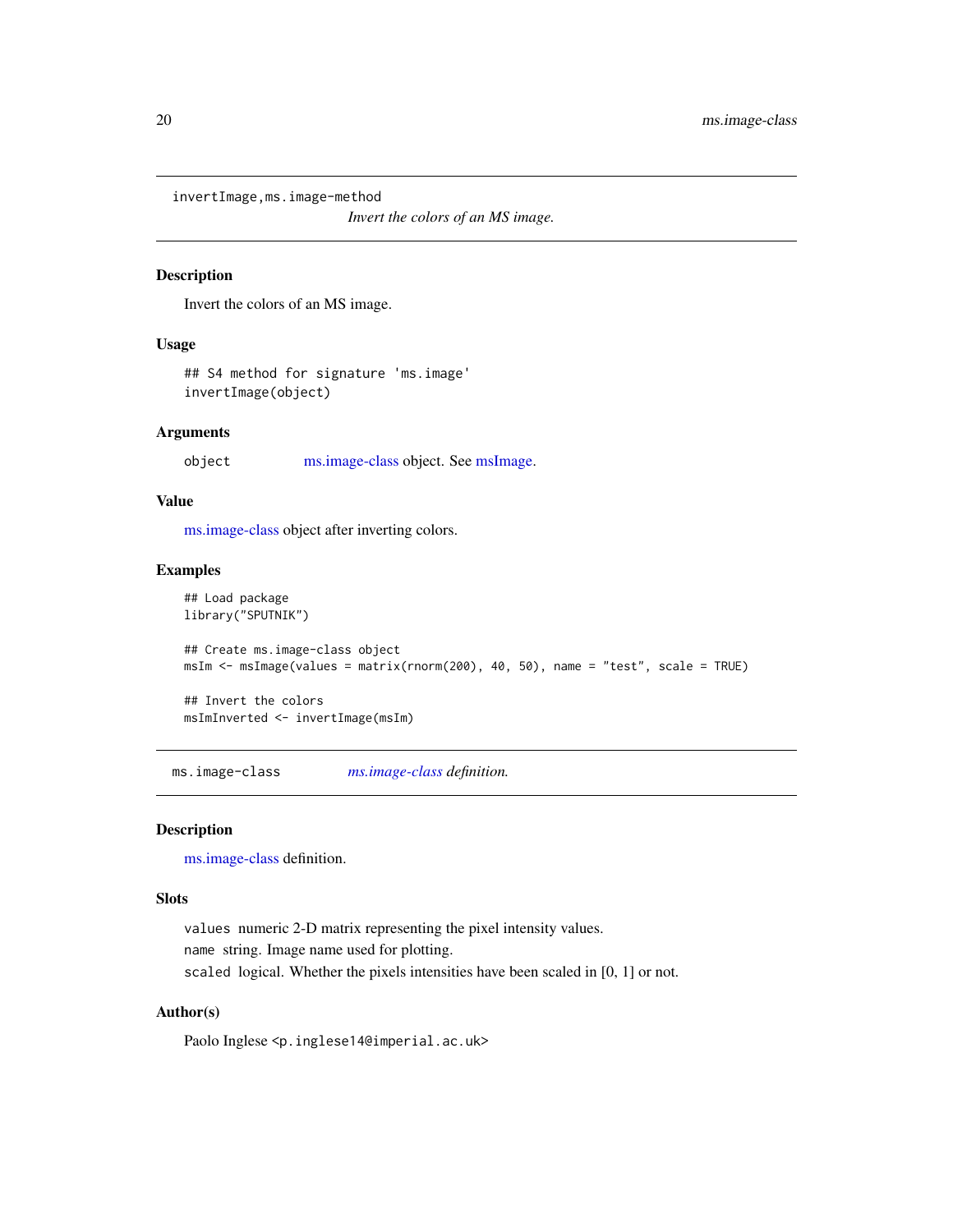<span id="page-20-1"></span><span id="page-20-0"></span>msi.dataset-class *[msi.dataset-class](#page-20-1) S4 class definition containing the information about the mass spectrometry imaging dataset.*

## Description

[msi.dataset-class](#page-20-1) S4 class definition containing the information about the mass spectrometry imaging dataset.

#### Slots

matrix the peaks intensity matrix. Rows represent pixels, and columns represent peaks.

mz vector of matched m/z values.

nrow geometrical shape (number of rows) of image.

ncol geometrical shape (number of columns) of image.

## Author(s)

Paolo Inglese <p.inglese14@imperial.ac.uk>

<span id="page-20-2"></span>msiDataset *Constructor for [msi.dataset-class](#page-20-1) objects.*

#### Description

msiDataset returns a [msi.dataset-class](#page-20-1) object. It contains information about the matched peaks intensities, the geometrical dimensions of the mass spectral image, and the common m/z values.

#### Usage

msiDataset(values, mz, rsize, csize)

#### Arguments

| values | numeric matrix containing the peaks intensities. Rows represent pixels and<br>columns represent peaks. |  |
|--------|--------------------------------------------------------------------------------------------------------|--|
| mz     | array of m/z peaks values.                                                                             |  |
| rsize  | geometric shape (number of rows) of image.                                                             |  |
| csize  | geometric shape (number of columns) of image.                                                          |  |

## Details

Function used to construct the main object [msi.dataset-class](#page-20-1). This object contains all the information about peaks intensities (intensity matrix), the geometrical shape of the image (rows, columns), and the vector of the common m/z values, generated during the peak matching process.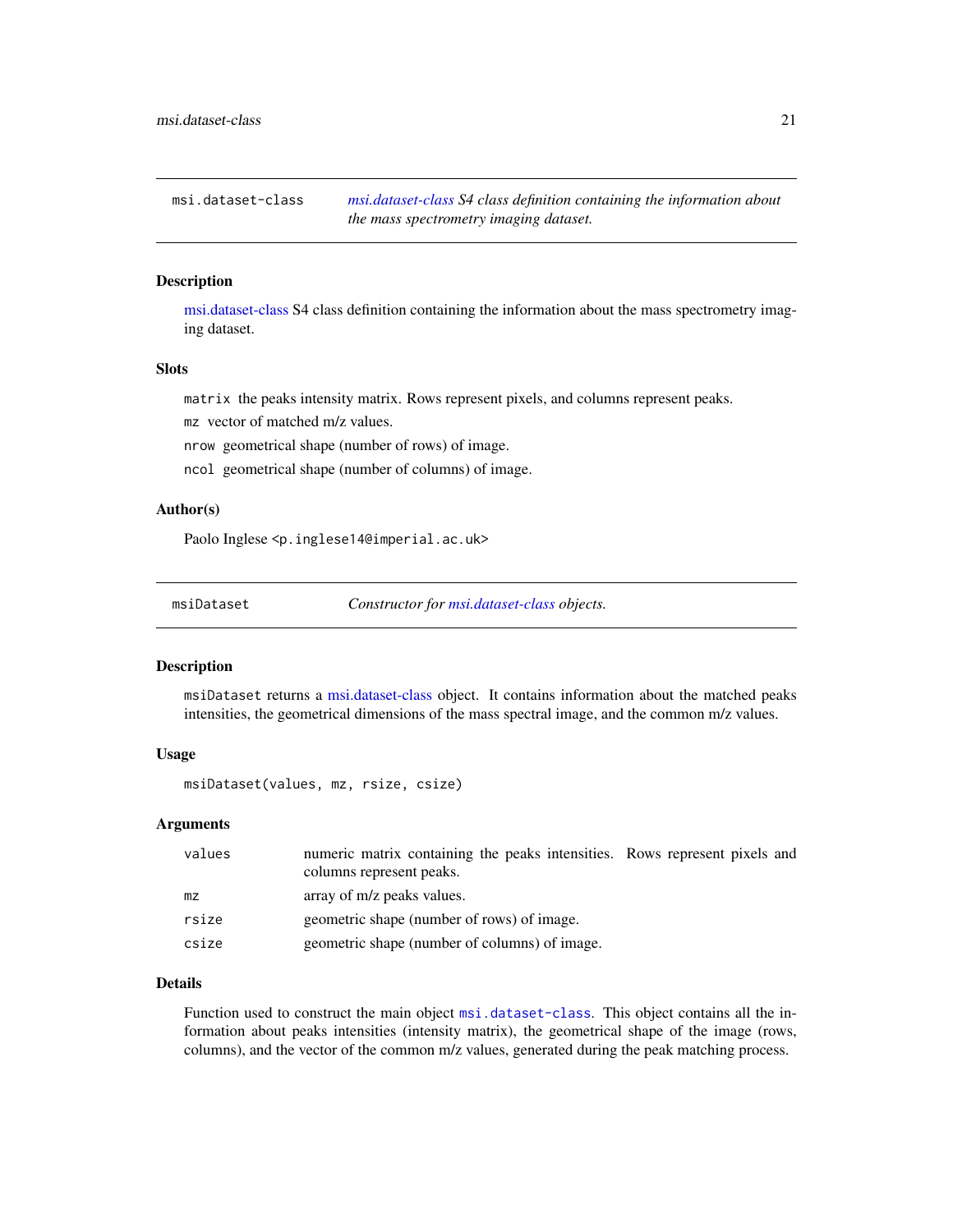<span id="page-21-0"></span>22 msImage

## Value

[msi.dataset-class](#page-20-1) object.

## Author(s)

Paolo Inglese <p.inglese14@imperial.ac.uk>

## Examples

```
## Load package
library("SPUTNIK")
## Create the msi.dataset-class object
sz < -c(5, 4)numIons <- 20
x <- matrix(rnorm(prod(sz) * numIons), prod(sz), numIons)
mz <- sort(sample(100, numIons))
msiX <- msiDataset(x, mz, sz[1], sz[2])
```
<span id="page-21-1"></span>msImage *Constructor for [ms.image-class](#page-19-1) objects.*

## Description

Constructor for [ms.image-class](#page-19-1) objects.

## Usage

```
msImage(values, name = character(), scale = TRUE)
```
## Arguments

| values | numeric matrix representing the pixels intensities. Rows and columns represent<br>the geometrical shape of the image. |
|--------|-----------------------------------------------------------------------------------------------------------------------|
| name   | image name.                                                                                                           |
| scale  | logical (default = TRUE). Whether the intensities should be scaled in $[0, 1]$ .                                      |

#### Value

[ms.image-class](#page-19-1) object.

## Author(s)

Paolo Inglese <p.inglese14@imperial.ac.uk>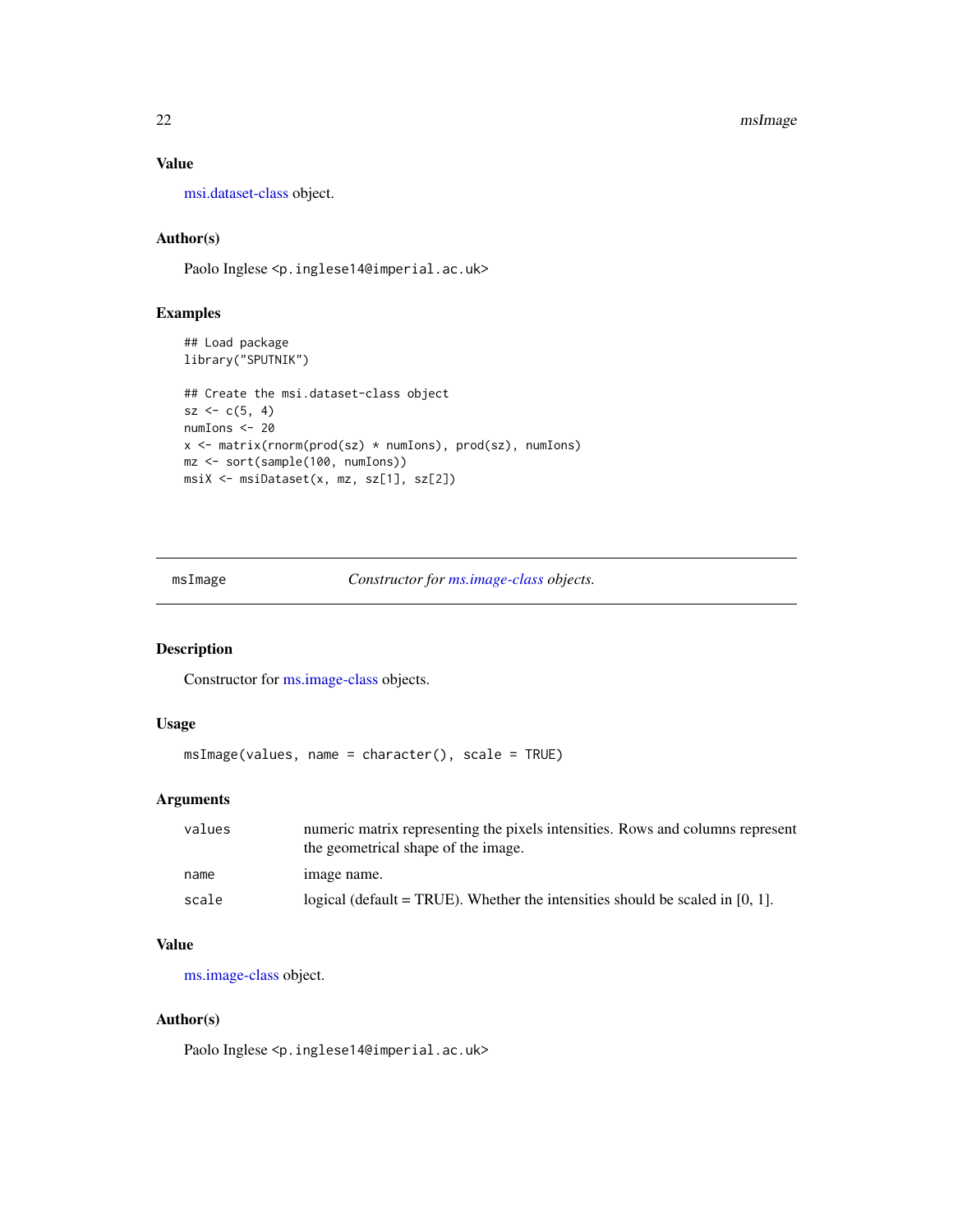## <span id="page-22-0"></span> $NMI$  23

## Examples

```
## Load package
library("SPUTNIK")
## MS image
imShape <- c(40, 50)
matIm <- matrix(rnorm(200), imShape[1], imShape[2])
im < - msImage(values = matIm, name = "random", scale = TRUE)
```
NMI *Normalized mutual information (NMI).*

## Description

NMI returns the normalized mutual information between two ms.image objects. The normalized mutual information is calculated as the mutual information divided by square-root of the product of the entropies. This function makes use of the functions available in infotheo R package.

#### Usage

 $NMI(x, y, numBins = 256)$ 

## Arguments

|         | numeric array. Image 1 color intensity array.              |
|---------|------------------------------------------------------------|
|         | numeric array. Image 2 (binary mask).                      |
| numBins | numeric. Number of bins for discretizing the image colors. |

#### Value

NMI value between 0 and 1.

## Author(s)

Paolo Inglese <p.inglese14@imperial.ac.uk>

#### References

Meyer, P. E. (2009). Infotheo: information-theoretic measures. R package. Version, 1(0).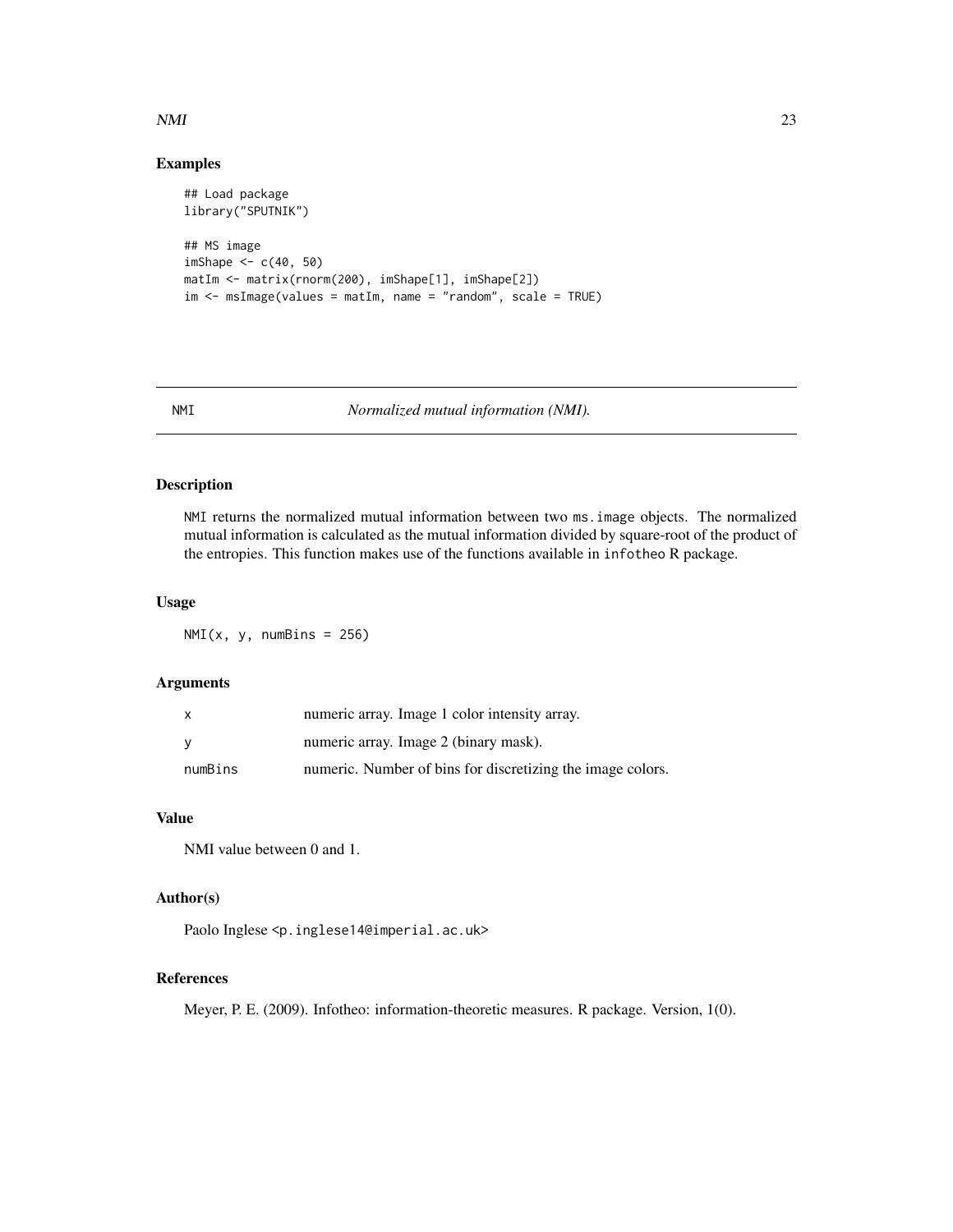<span id="page-23-0"></span>normIntensity,msi.dataset-method *Normalize the peaks intensities.*

## Description

Normalize the peaks intensities.

#### Usage

```
## S4 method for signature 'msi.dataset'
normIntensity(object, method = "median")
```
## Arguments

| object | msi.dataset-class object.                                                                                                                |
|--------|------------------------------------------------------------------------------------------------------------------------------------------|
| method | String (default = "median"), the normalization method to be used. Valid values<br>are: "TIC", "median", or "PON". See 'Details' section. |
|        |                                                                                                                                          |

#### Details

The valid values for method are:

- "TIC": total ion current normalization assign the sum of the peaks intensities to one.
- "median": median of spectrum intensities is scaled to one.
- "PQN":
	- 1. apply "TIC" normalization
	- 2. calculate the median reference spectrum (after removing the zeros)
	- 3. calculate the quotients of peaks intensities and reference
	- 4. calculate the median of quotients for each peak (after removing the zeros)
	- 5. divide all the peak intensities by the median of quotients

#### Value

object [msi.dataset-class](#page-20-1) object, with normalized peaks intensities.

## Author(s)

Paolo Inglese <p.inglese14@imperial.ac.uk>

## References

F. Dieterle, A. Ross, G. Schlotterbeck, and Hans Senn. 2006. Probabilistic quotient normalization as robust method to account for dilution of complex biological mixtures. Application in 1H NMR metabonomics. Analytical Chemistry 78(13): 4281-4290.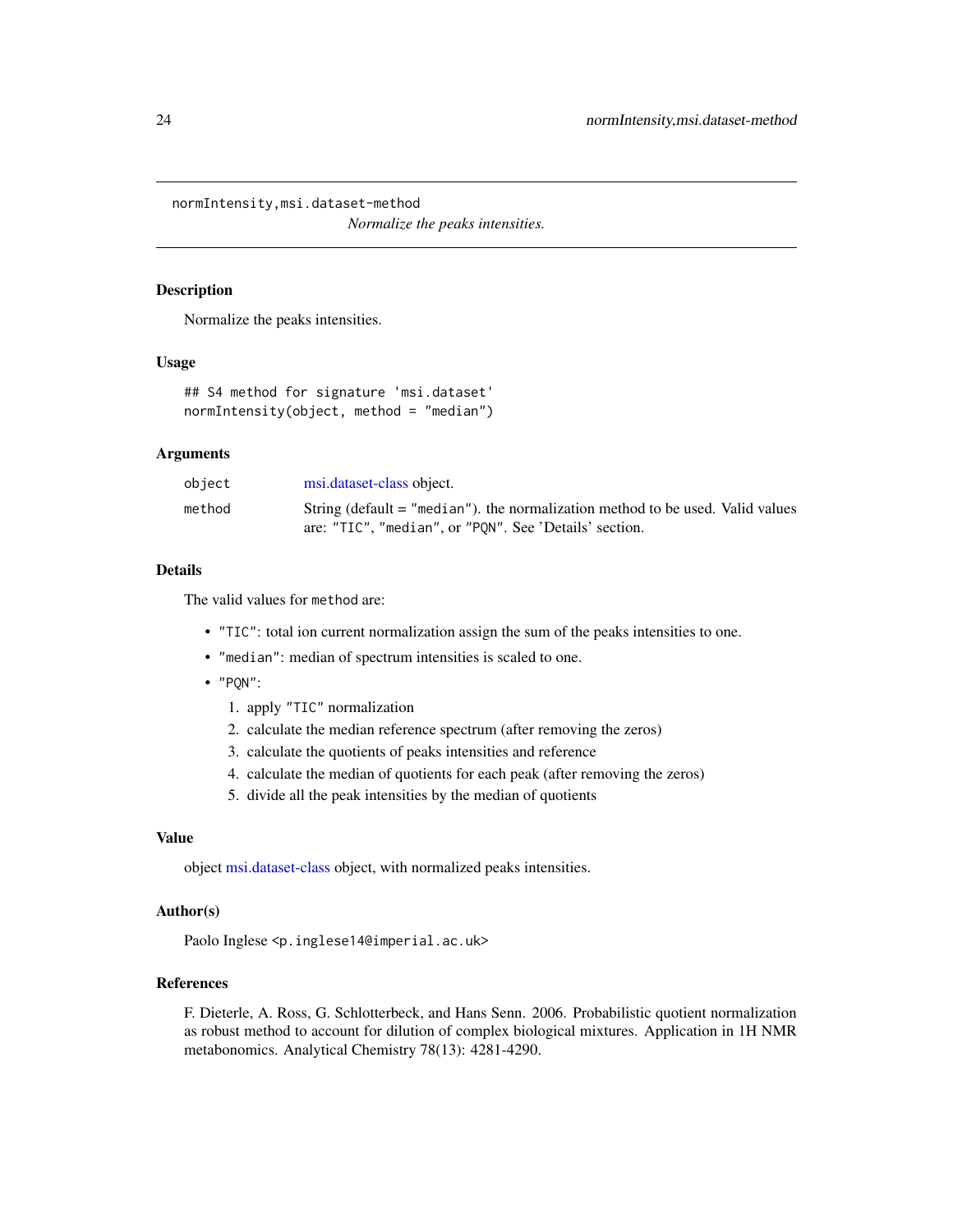## <span id="page-24-0"></span>ovarianDESIDoria2016 25

#### See Also

[msi.dataset-class](#page-20-1)

#### Examples

```
## Load package
library("SPUTNIK")
```

```
## Create the msi.dataset-class object
sz < -c(5, 4)x \le matrix(rnorm(sz[1] * sz[2] * 20), sz[1]*sz[2], 20)
x[x < 0] <- 0 # MS data is positive
mz \leftarrow sort(sample(100, ncol(x)))msiX <- msiDataset(x, mz, sz[1], sz[2])
```
## Normalize and log-transform msiX <- normIntensity(msiX, "median") msiX <- varTransform(msiX, "log")

```
## Create the msi.dataset-class object
sz < -c(5, 4)x \leftarrow \text{matrix}(rnorm(sz[1] * sz[2]), sz[1]*sz[2], 20)x[x < 0] <- 0 # MS data is positive
mz <- sort(sample(100, ncol(x)))
msiX <- msiDataset(x, mz, sz[1], sz[2])
```
## Normalize using PQN msiX <- normIntensity(msiX, "PQN")

ovarianDESIDoria2016 *Load the example DESI-MSI data.*

#### Description

Loads a single human ovarian cancer DESI mass spectrometry imaging dataset acquired in negative ionization mode using Waters XEVO-GS2 qToF. The dataset is available at "https://raw.github.com/paoloinglese/SPUTNIKex The dataset is loaded in the R environment under the variable name maldiData.

#### Usage

```
ovarianDESIDoria2016(verbose = TRUE)
```
## Arguments

verbose Logical (default = TRUE). Show additional output text.

## Value

maldiData MS intensity matrix. Rows represent pixels, columns represent matched peaks.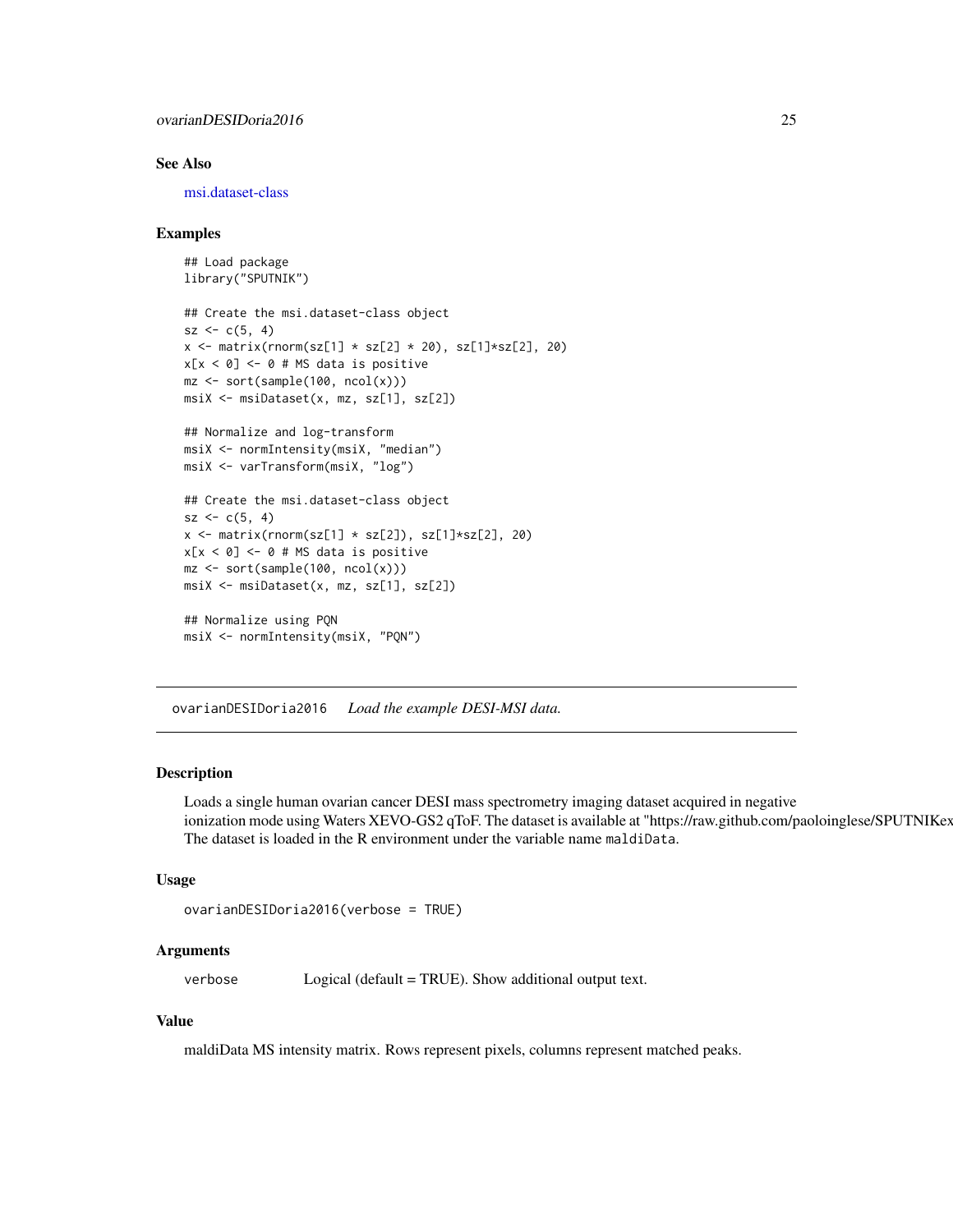#### <span id="page-25-0"></span>References

Doria, M. L., McKenzie, J. S., Mroz, A., Phelps, D. L., Speller, A., Rosini, F., ... & Ghaem-Maghami, S. (2016). Epithelial ovarian carcinoma diagnosis by desorption electrospray ionization mass spectrometry imaging. Scientific reports, 6, 39219.

plot,ms.image,missing-method

*Visualize an MS image.* plot *extends the generic function to [ms.image-class](#page-19-1) objects.*

## Description

Visualize an MS image. plot extends the generic function to [ms.image-class](#page-19-1) objects.

#### Usage

```
## S4 method for signature 'ms.image,missing'
plot(x, palette = "inferno")
```
#### **Arguments**

| X       | ms.image-class object. See msImage. |
|---------|-------------------------------------|
| palette | string. Color palette. See viridis. |

## Examples

```
## Load package
library("SPUTNIK")
## Create ms.image-class object
msIm <- msImage(values = matrix(rnorm(200), 40, 50), name = "test", scale = TRUE)
## Plot the image
## plot(msIm)
```
<span id="page-25-1"></span>refAndROIimages *Compute the reference image and the ROI mask.*

#### **Description**

refAndROIimages returns the reference image, calculated using the refMethod, and the ROI binary mask, calculated using roiMethod. These images represent the basic measures for the filters in SPUTNIK.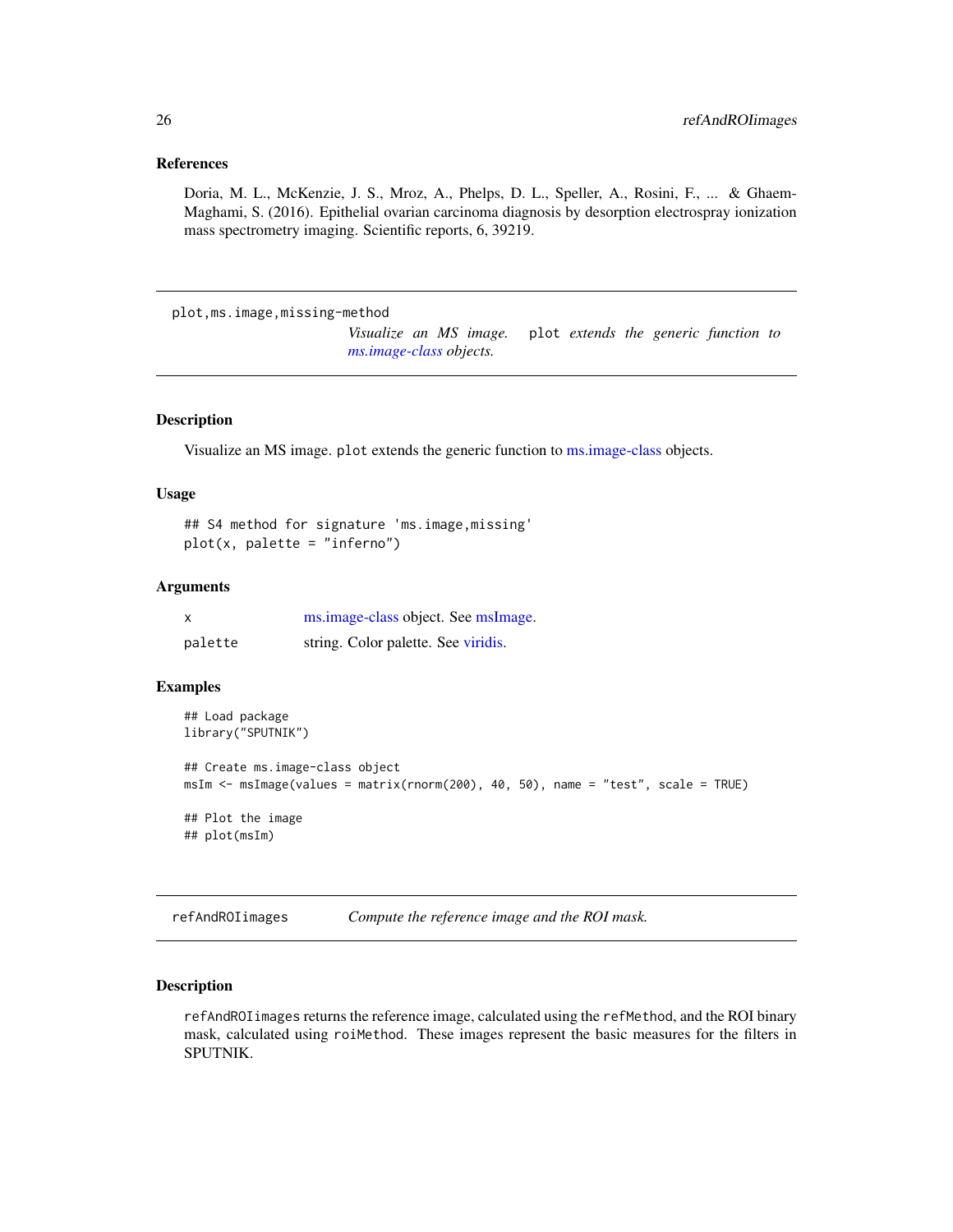## <span id="page-26-0"></span>Usage

```
refAndROIimages(msiData, refMethod = "sum", roiMethod = "otsu",
 mzQueryRef = numeric(), mzTolerance = numeric(),
 useFullMZRef = TRUE, smoothRef = FALSE, smoothSigma = 2,
 invertRef = FALSE, numClusters = 4, sizeKernel = 5, numCores = 1,
 verbose = TRUE)
```
## Arguments

| msiData      | msiDataset object                                                                                                                                                                                                                                                                                                                                                                                                              |
|--------------|--------------------------------------------------------------------------------------------------------------------------------------------------------------------------------------------------------------------------------------------------------------------------------------------------------------------------------------------------------------------------------------------------------------------------------|
| refMethod    | string (default = "sum"). Method used to calculate the reference image. Valid<br>values are:                                                                                                                                                                                                                                                                                                                                   |
|              | • "sum": peak intensities sum                                                                                                                                                                                                                                                                                                                                                                                                  |
|              | • "mean": average peak intensities (without zeros)                                                                                                                                                                                                                                                                                                                                                                             |
|              | • "median": median peak intensities (without zeros)                                                                                                                                                                                                                                                                                                                                                                            |
|              | • "pca": first principal component scores.                                                                                                                                                                                                                                                                                                                                                                                     |
| roiMethod    | string (default $=$ "otsu"). Method used to extract the ROI binary mask. Valid<br>values are:                                                                                                                                                                                                                                                                                                                                  |
|              | • "otsu": the reference image is binarized using Otsu's thresholding                                                                                                                                                                                                                                                                                                                                                           |
|              | • "kmeans": msiData is partitioned in 2 clusters using k-means                                                                                                                                                                                                                                                                                                                                                                 |
|              | • "kmeans2": k-means is applied with a user-defined number of clusters (see<br>Details)                                                                                                                                                                                                                                                                                                                                        |
|              | • "supervised": supervised segmentation based on user-defined areas corre-<br>sponding to off-sample and sample regions.                                                                                                                                                                                                                                                                                                       |
| mzQueryRef   | numeric. Values of m/z used to calculate the reference image. 2 values are<br>interpreted as interval, multiple or single values are searched in the m/z vector.<br>It should be left unset when using useFullMZRef = TRUE.                                                                                                                                                                                                    |
| mzTolerance  | numeric. Tolerance in PPM to match the mzQueryRef values in the m/z vector.<br>Only valid when useFullMZ = FALSE.                                                                                                                                                                                                                                                                                                              |
| useFullMZRef | logical (default = TRUE). Whether all the peaks should be used to calculate the<br>reference image.                                                                                                                                                                                                                                                                                                                            |
| smoothRef    | logical (default = FALSE). Whether the reference image should be smoothed<br>before binarizing. Only valid for roiMethod = "otsu".                                                                                                                                                                                                                                                                                             |
| smoothSigma  | numeric (default $= 2$ ). Standard deviation of Gaussian kernel.                                                                                                                                                                                                                                                                                                                                                               |
| invertRef    | logical (default = FALSE). Whether the reference image colors should be in-<br>verted. This can be necessary when the signal is more intense outside the ROI.                                                                                                                                                                                                                                                                  |
| numClusters  | numeric (default $=$ 4). Only for 'kmeans2' method. Number of clusters.                                                                                                                                                                                                                                                                                                                                                        |
| sizeKernel   | 4-D numeric array or numeric (default $=$ 5). Only for 'kmeans2'. Each element<br>of the 4-D array represents the size of the corners square kernels used to deter-<br>mine the off-tissue clusters. The element order is clockwise: top-left, top-right,<br>bottom-left, bottom-right. If negative, the corresponding corner is skipped. If<br>only a single value is passed, the same kernel size is used for the 4 corners. |
| numCores     | numeric (default = 1). Only for 'kmeans2' method. Number of CPU cores for<br>parallel k-means. It must be smaller than the number of available cores.                                                                                                                                                                                                                                                                          |
| verbose      | logical (default = TRUE). Additional output text.                                                                                                                                                                                                                                                                                                                                                                              |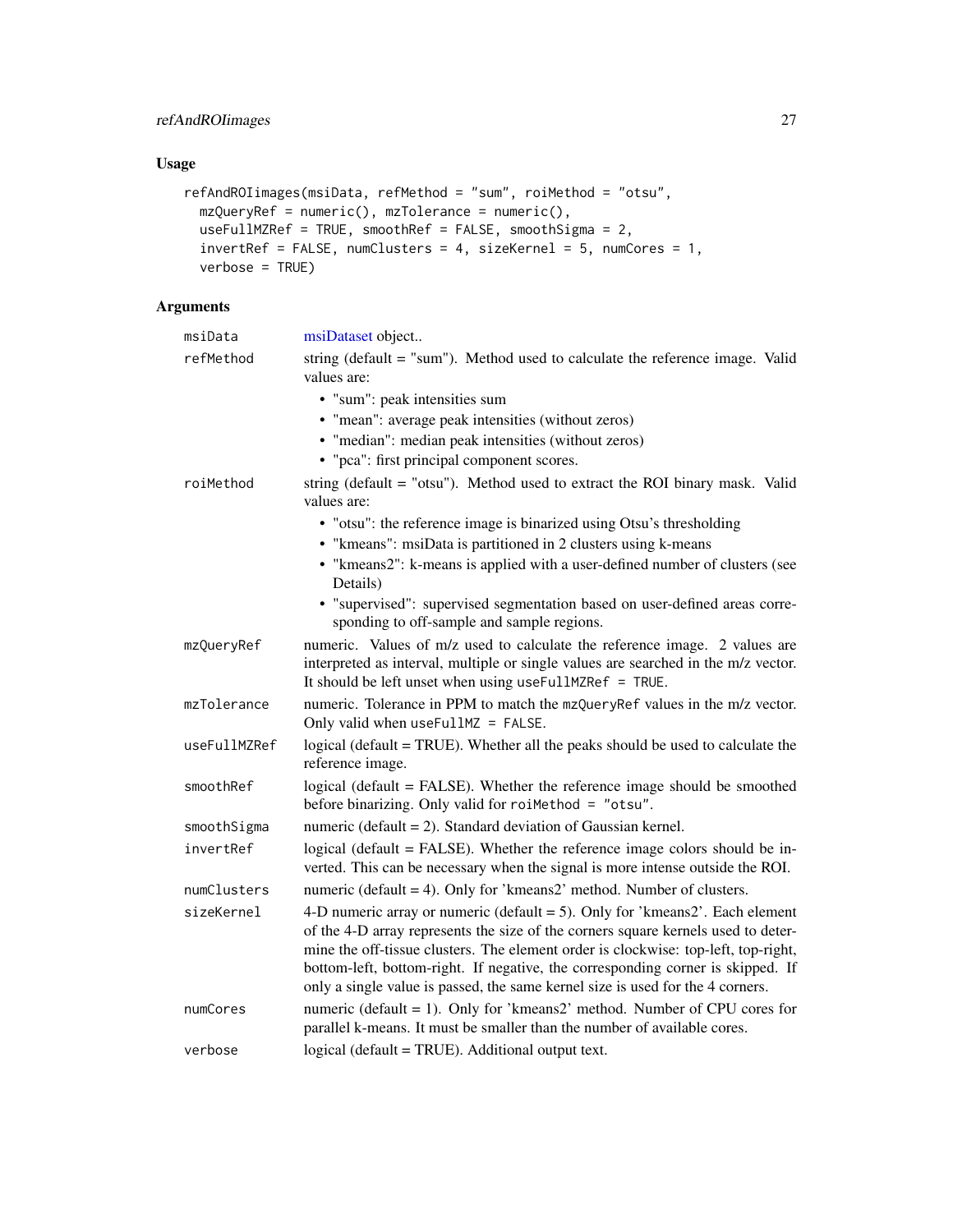#### <span id="page-27-0"></span>Details

Function to extract the reference image from a [msi.dataset-class](#page-20-1) object. Two references images are returned, a continuous-valued and a binary-valued. Multiple methods can be used to extract both the continuous and the binary reference images, which afterwards can be used as argument for the [globalPeaksFilter](#page-17-1) filter. When 'kmeans2' is applied, the ROI is obtained by merging the sample-related clusters. The user can set a larger number of cluster than 2 (like in 'kmeans'), in such a way a finer segmentation of the sample-related area can be generated. Currently, the off-sample clusters are identified by looking at the most frequent (statistical mode) labels in the corners of the image.

#### Author(s)

Paolo Inglese <p.inglese14@imperial.ac.uk>

#### See Also

msiDataset, binOtsu, binKmeans

```
## Load package
library("SPUTNIK")
## Mass spectrometry intensity matrix
X <- matrix(rnorm(200), 20, 40)
## Print original dimensions
print(dim(X))
## m/z vector
mzVector <- seq(600, 900, by = (900 - 600) / 39)
## Read the image size
imSize \leq c(5, 4)
## Construct the ms.dataset object
msiX <- msiDataset(X, mzVector, imSize[1], imSize[2])
```

```
## Calculate the reference and ROI images from the ms.dataset-class object msiX.
## The reference is calculated as the first principal component scores scaled
## in [0, 1]; the binary ROI is calculated applying k-means on the entire dataset.
## Use only m/z values in the range of [700, 900]. The interval extremal values
## are matched within a tolerance of 50 ppm.
```

```
ref.roi <- refAndROIimages(msiData = msiX, refMethod = "sum",
                           roiMethod = "otsu", useFullMZRef = TRUE)
```

```
## Plot the reference and region of interest ROI
## plot(ref.roi$Reference)
## plot(ref.roi$ROI)
```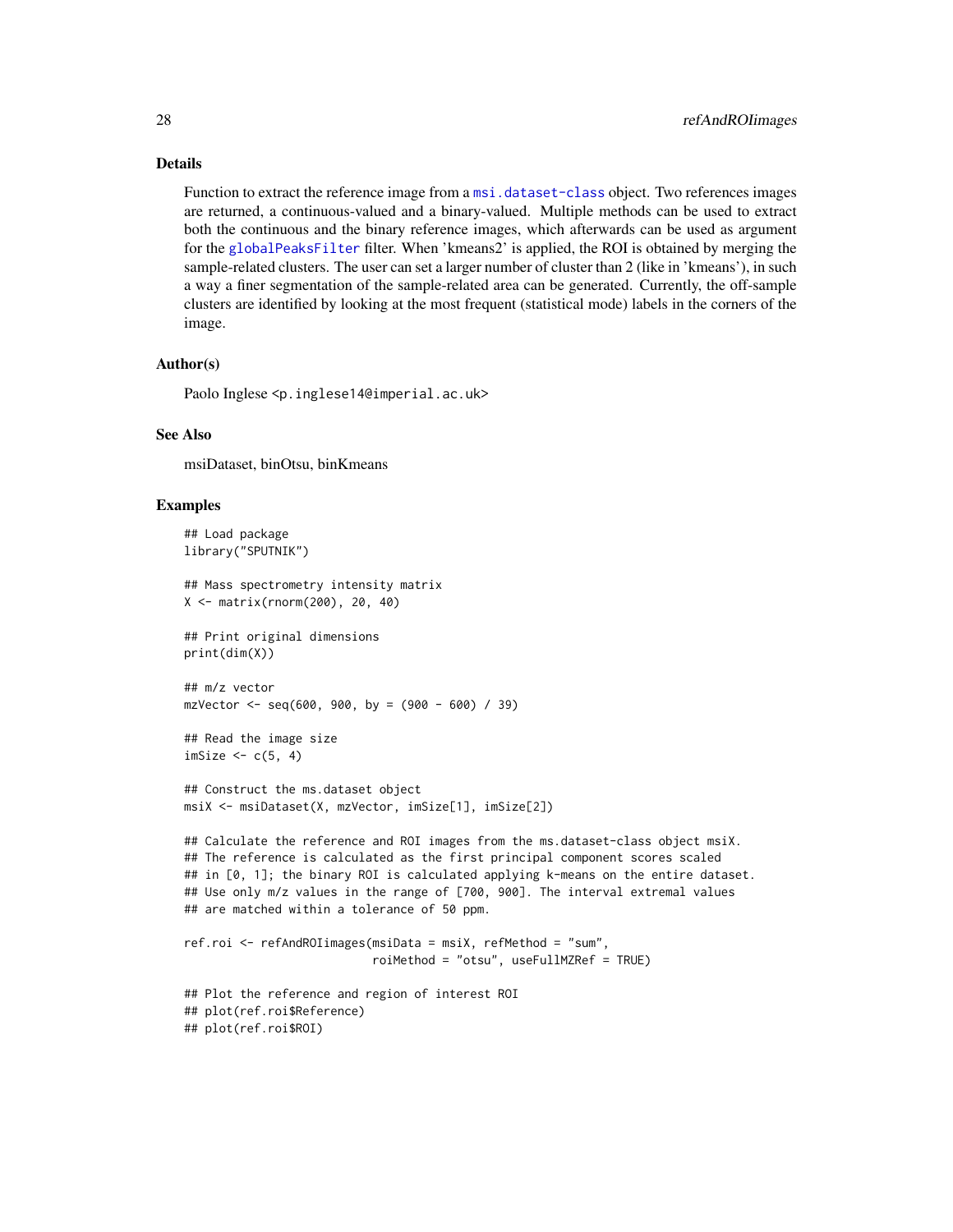<span id="page-28-0"></span>removeSmallObjects,ms.image-method

*Remove binary ROI objects smaller than user-defined number of pixels*

## Description

Remove binary ROI objects smaller than user-defined number of pixels

## Usage

```
## S4 method for signature 'ms.image'
removeSmallObjects(object, threshold = 5,
 border = 3)
```
## Arguments

| object    | ms.image-class object. See msImage.                                                                                                                                                                     |
|-----------|---------------------------------------------------------------------------------------------------------------------------------------------------------------------------------------------------------|
| threshold | numeric. Smallest number of connected pixels.                                                                                                                                                           |
| border    | numeric (default $= 3$ ). Size of the empty border to add before detecting the<br>connected objects. The border is removed at the end of the process. If 'border =<br>$0^{\circ}$ , no border is added. |

#### Value

[ms.image-class](#page-19-1) object after filtering.

## Examples

```
library(SPUTNIK)
```

```
fakeBinImage <- matrix(0, 100, 100)
fakeBinImage[sample(prod(dim(fakeBinImage)), 2000)] <- 1
```
fakeBinMsImage <- msImage(values = fakeBinImage, name = 'ROI', scale = FALSE)

```
# Remove the objects with a number of connected pixels smaller than 5
fakeBinMsImage <- removeSmallObjects(fakeBinMsImage, threshold = 5)
```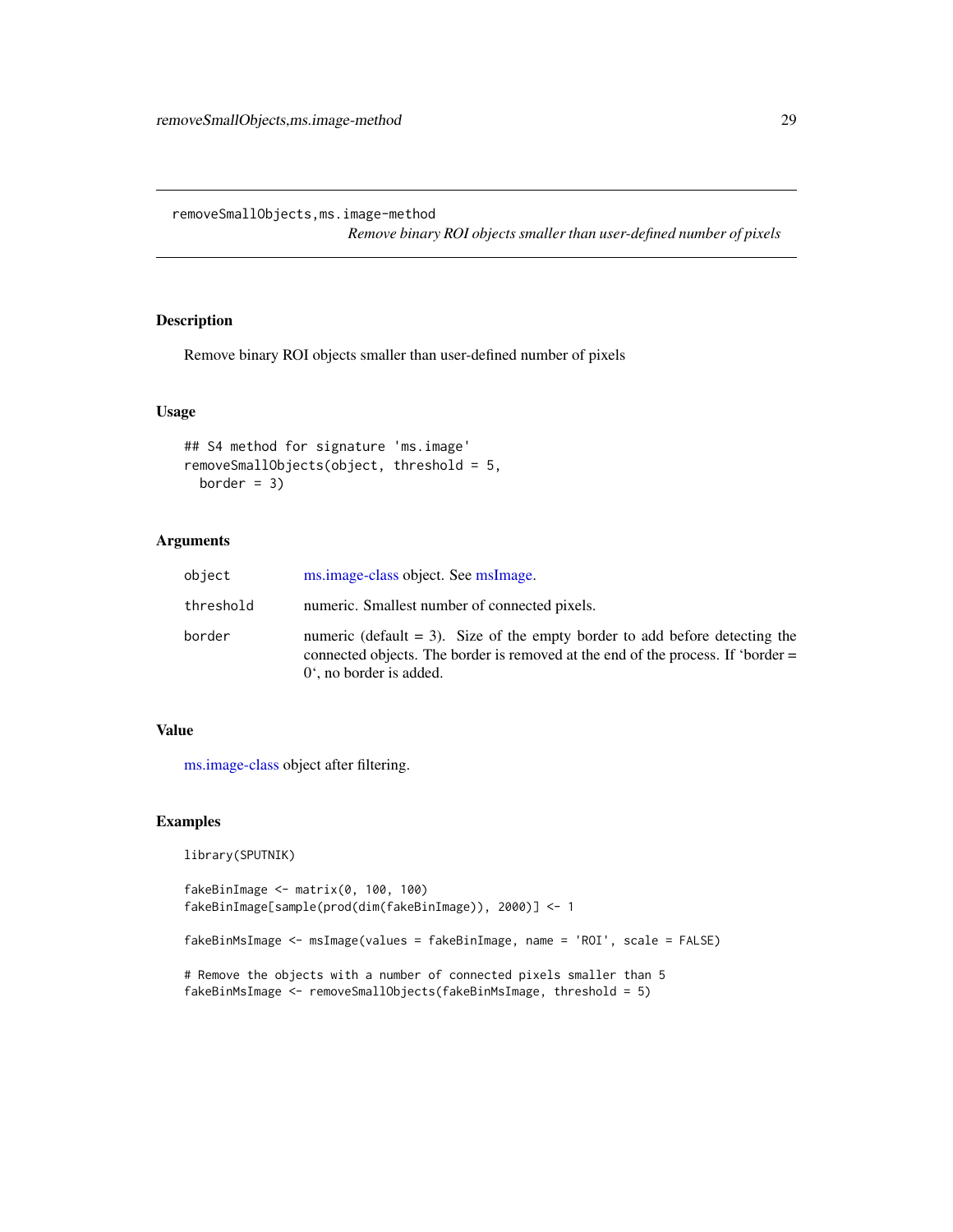<span id="page-29-1"></span><span id="page-29-0"></span>

#### Description

scatter.ratio returns a measure of image scatteredness represented by the ratio between the number of connected components and the total number of non-zero pixels. The number of connected components is calculated from the binarized image using Otsu's method.

#### Usage

scatter.ratio(im)

#### **Arguments**

im 2-D numeric matrix representing the image pixel intensities.

#### Author(s)

Paolo Inglese <p.inglese14@imperial.ac.uk>

#### References

Otsu, N. (1979). A threshold selection method from gray-level histograms. IEEE transactions on systems, man, and cybernetics, 9(1), 62-66.

## See Also

[gini.index](#page-16-1) [spatial.chaos](#page-30-1)

```
## Load package
library("SPUTNIK")
## Image
im <- matrix(rnorm(100), 10, 10)
## Spatial chaos
sc <- spatial.chaos(im, levels = 30, morph = TRUE)
stopifnot(sc <= 1)
## Gini index
gi <- gini.index(im, levels = 16)
stopifnot(gi >= -1 && gi <= 1)
## Scatter ratio
sr <- scatter.ratio(im)
stopifnot(sr <= 1)
```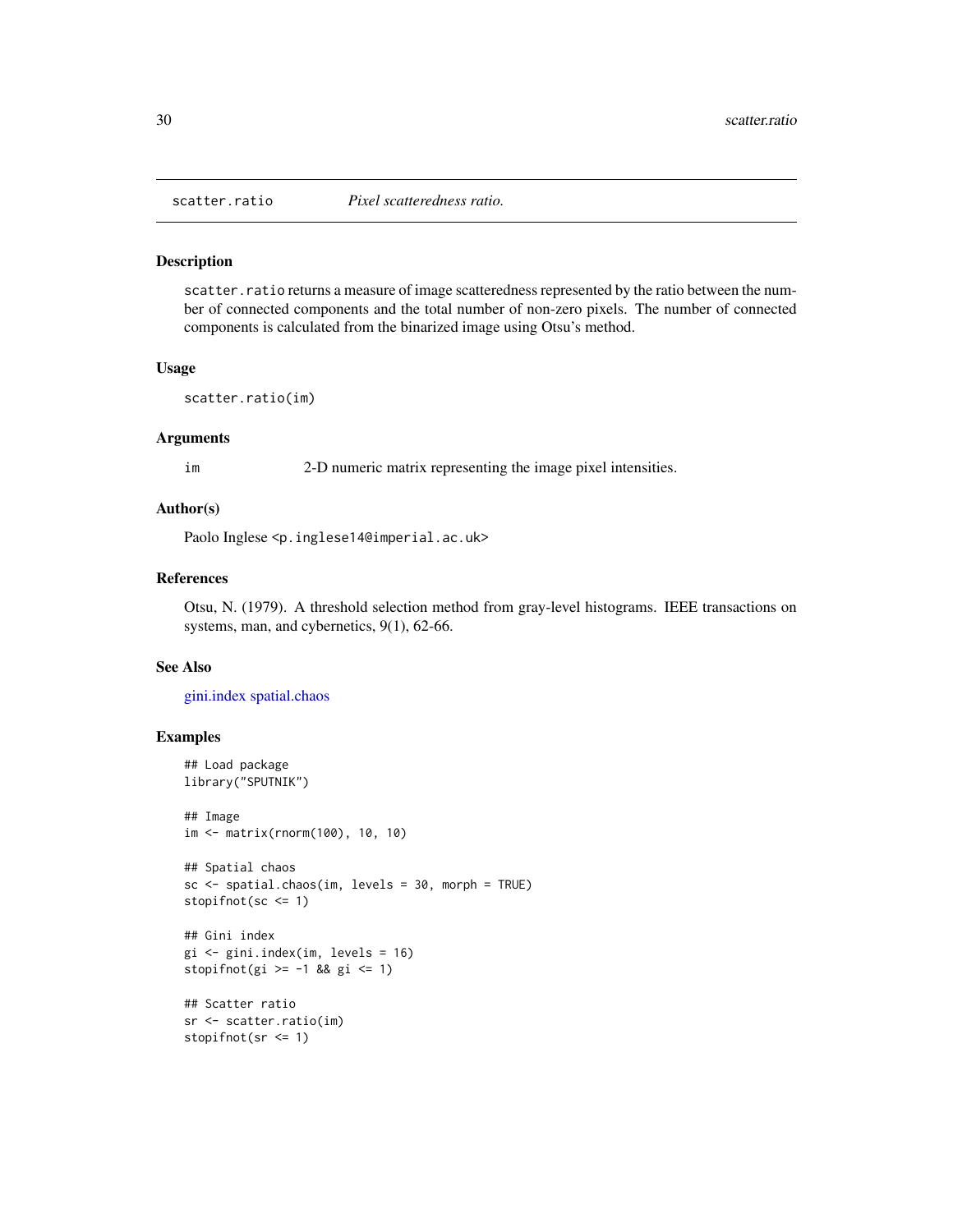<span id="page-30-0"></span>smoothImage,ms.image-method

*Apply Gaussian smoothing to an MS image.*

## Description

Apply Gaussian smoothing to an MS image.

## Usage

```
## S4 method for signature 'ms.image'
smoothImage(object, sigma = 2)
```
#### Arguments

| object | ms.image-class object. See msImage.                                            |
|--------|--------------------------------------------------------------------------------|
| sigma  | numeric (default $= 2$ ). Standard deviation of the smoothing Gaussian kernel. |

## Value

[ms.image-class](#page-19-1) smoothed msImage.

## Examples

```
## Load package
library("SPUTNIK")
## Create ms.image-class object
msIm <- msImage(values = matrix(rnorm(200), 40, 50), name = "test", scale = TRUE)
## Smooth the image colors
msImSmoothed <- smoothImage(msIm, sigma = 5)
```
<span id="page-30-1"></span>spatial.chaos *Spatial chaos measure.*

## Description

spatial.chaos returns the 'spatial chaos' randomness measure for imaging data.

## Usage

```
spatial.chaos(im, levels = 30, morph = TRUE)
```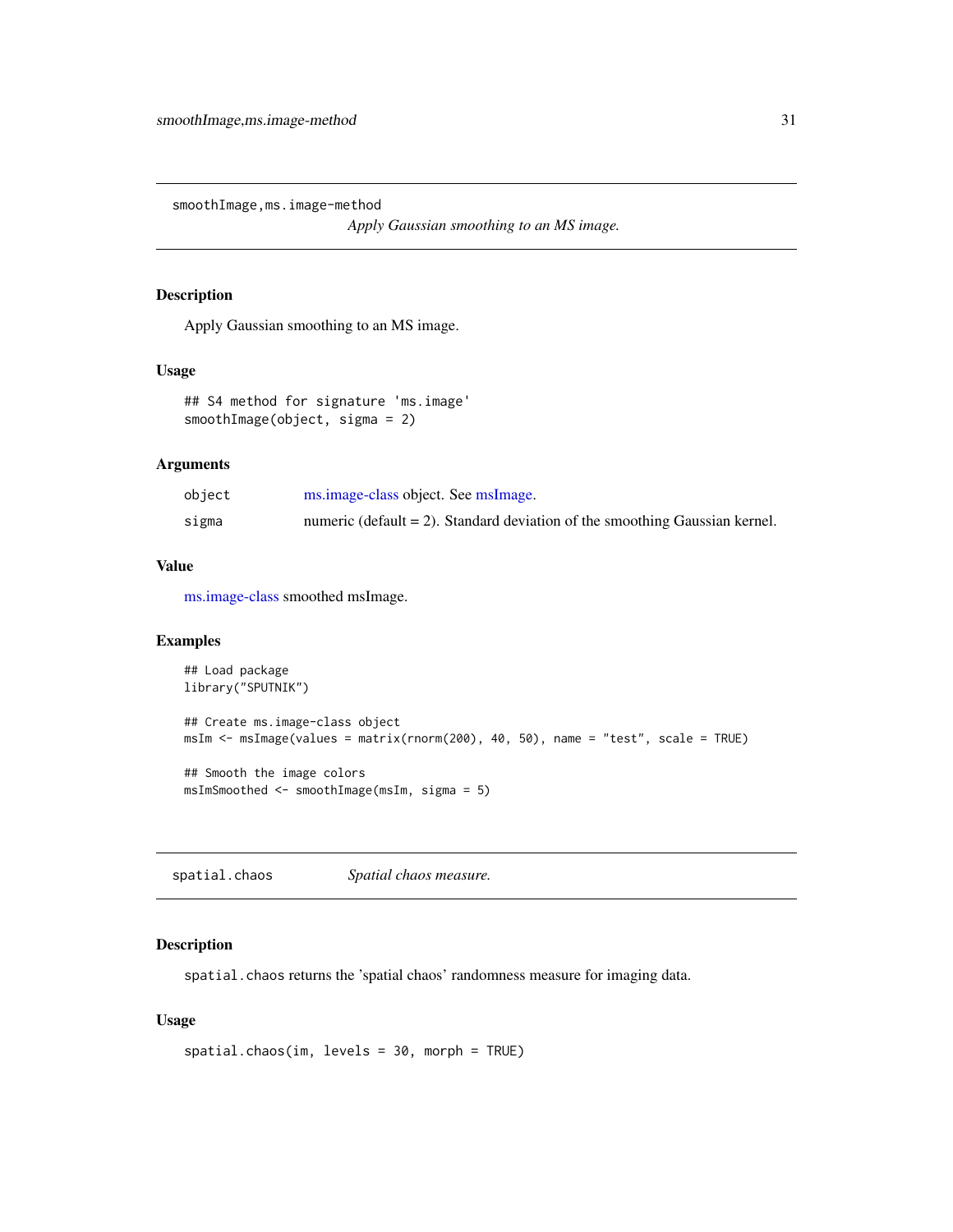#### <span id="page-31-0"></span>Arguments

| im     | 2-D numeric matrix representing the image pixel intensities.                                         |
|--------|------------------------------------------------------------------------------------------------------|
| levels | numeric (default $=$ 30). Number of histogram bins.                                                  |
| morph  | logical (default = TRUE). Whether morphological operations should be applied<br>to the binary image. |

#### Value

A value between 0 and 1. A value close to 1 represents a high level of spatial scatteredness, a value close to 0 represents a less level of spatial scatteredness. Maximum possible value is 1 - 1 / (# histogram bins)

#### Author(s)

Paolo Inglese <p.inglese14@imperial.ac.uk>

#### References

Palmer, A., Phapale, P., Chernyavsky, I., Lavigne, R., Fay, D., Tarasov, A., ... & Becker, M. (2017). FDR-controlled metabolite annotation for high-resolution imaging mass spectrometry. Nature methods, 14(1), 57.

## See Also

[gini.index](#page-16-1) [scatter.ratio](#page-29-1)

```
## Load package
library("SPUTNIK")
## Image
im <- matrix(rnorm(100), 10, 10)
## Spatial chaos
sc <- spatial.chaos(im, levels = 30, morph = TRUE)
stopifnot(sc <= 1)
## Gini index
gi <- gini.index(im, levels = 16)
stopifnot(gi >= -1 && gi <= 1)
## Scatter ratio
sr <- scatter.ratio(im)
stopifnot(sr <= 1)
```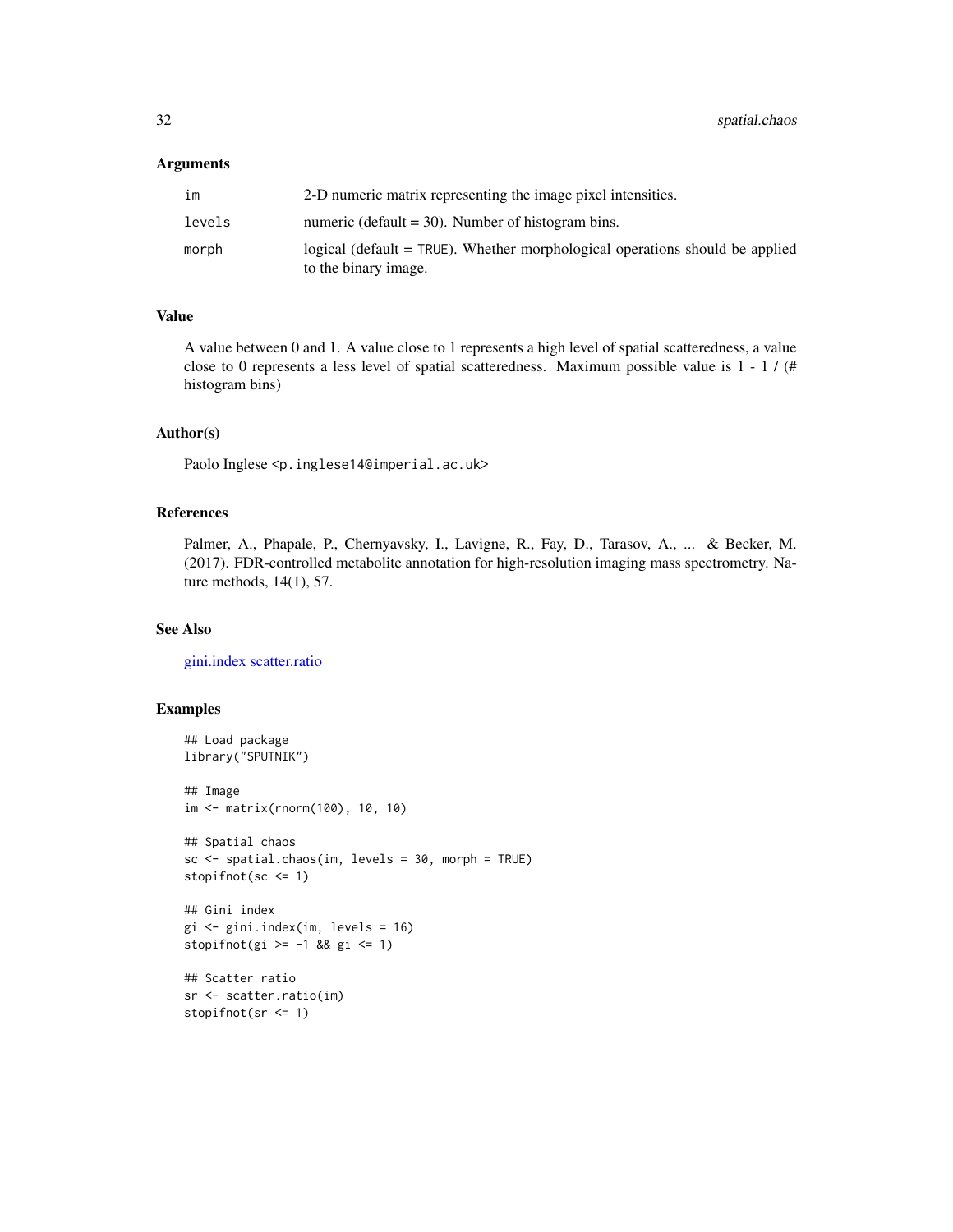<span id="page-32-1"></span><span id="page-32-0"></span>splitPeaksFilter *Test for the presence of split peaks.*

#### **Description**

[splitPeaksFilter](#page-32-1) returns a list of estimated split peak indices. Each element of the list contains an array of the original peak indices that can be merged. The name of the list element is the new m/z value associated with the merged peaks.

#### Usage

```
splitPeaksFilter(msilota, mzTolerance = 5, sharedPixelsRatio = 0,sparseness = "scatter.ratio", threshold = 0.5,
 returnDetails = TRUE, verbose = TRUE)
```
## Arguments

| msiData           | msi.dataset-class object. See msiDataset.                                                                                                                                                           |
|-------------------|-----------------------------------------------------------------------------------------------------------------------------------------------------------------------------------------------------|
| mzTolerance       | numeric (default $= 5$ ). Maximum distance in PPM between the m/z values of<br>two peaks to consider them for merging. See 'Details' section.                                                       |
| sharedPixelsRatio |                                                                                                                                                                                                     |
|                   | numeric (default $= 0$ ). Maximum fraction of common pixels where the signal<br>of two peaks is different from zero to consider them for merging. See 'Details'<br>section.                         |
| sparseness        | string (default = "scatter.ratio"). Method used to estimate the 'scattered-<br>ness' of the peak image. See 'Details' section.                                                                      |
| threshold         | numeric (default $= 0.5$ ). Threshold for scatteredness measure to consider peaks<br>for merging. At least one of the merging peaks should have a measure associated<br>with presence of structure. |
| returnDetails     | logical (default $=$ TRUE). Add details on merged peaks in the results.                                                                                                                             |
| verbose           | logical ( $default = TRUE$ ). Additional output text.                                                                                                                                               |

#### Details

[splitPeaksFilter](#page-32-1) determines whether close peaks represent the same signal. This estimation is based on multiple conditions:

- 1. peaks m/z values should be closer than mzTolerance PPM
- 2. at least one of the peak images should be structured, accordingly to the sparseness measure. The threshold determines whether the pixel images are structured or not. The possible measures are:
	- "scatter.ratio": ratio between the number of non-zero pixels and the image size after binarization using Otsu's thresholding. A value close to 0 is associated with a more structured image, whereas a value close to 1 is associated with a less structured image. A suggested parameter of threshold =  $0.5$  represents the maximum value for this measure for a structured image. Minimum possible value is 1 / ( # non-zero pixels ).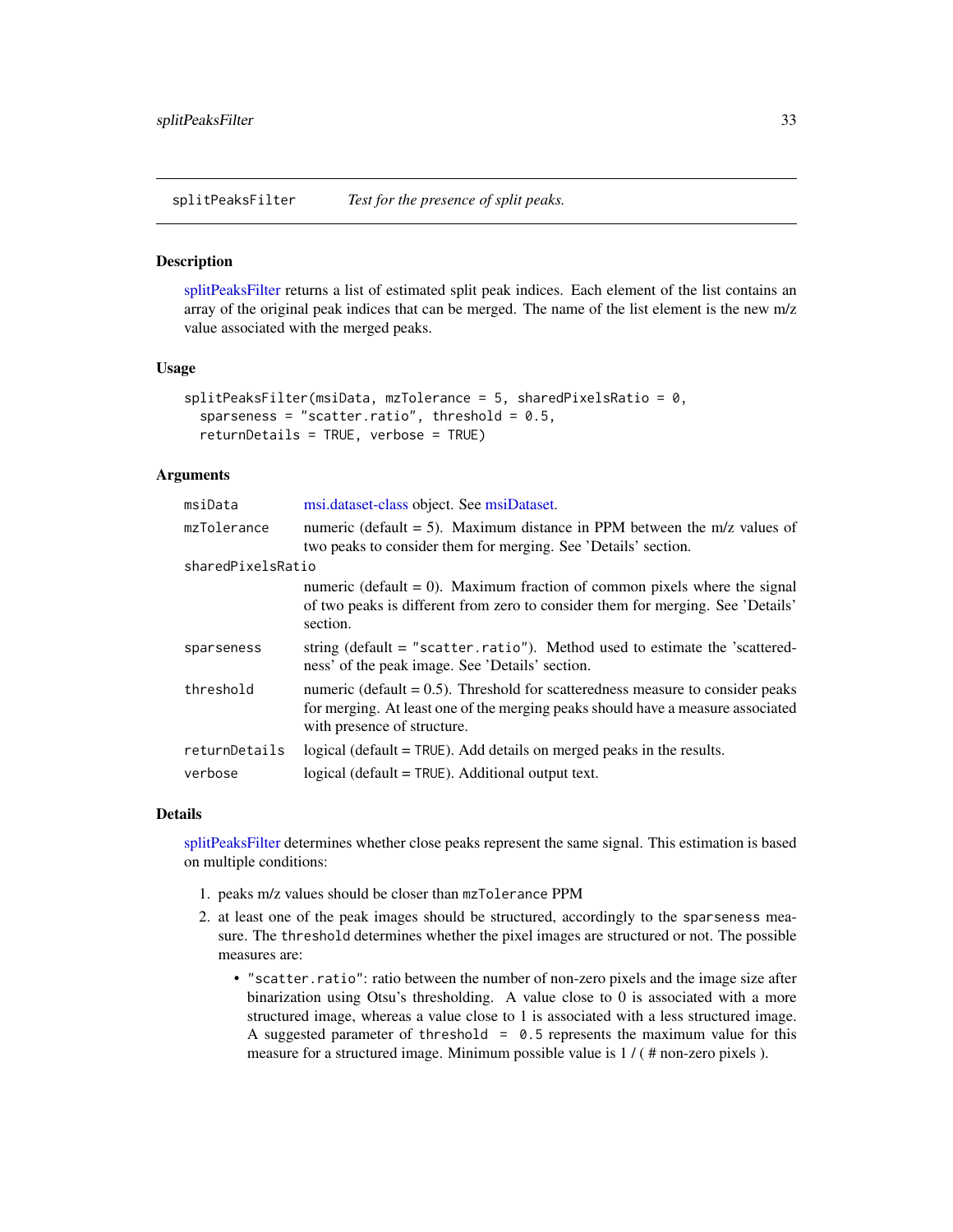- "spatial.chaos": similar to the scatter ratio taking into account of the color histogram. A value close to 1 represents a structured image, whereas a value close to 0 represents a more scattered image. A suggested parameter of threshold  $= 0.8$  represents the minimum value for this measure for a structured image. Maximum possible value is 1 - 1 / ( # histogram bins ). Here, we use the default number of bins equal to 30.
- "gini.index": Gini index measures the image sparsity. A value close to 1 is associated with a sparse image whereas a value close to 0 is associated with a more uniform image. A suggested value of threshold =  $0.9$  represents the maximum value of this measure for a structured image.
- 3. the merged peaks image should be more structured than the single peak images, accordingly to the selected sparseness.

#### Author(s)

Paolo Inglese <p.inglese14@imperial.ac.uk>

#### References

Palmer, A., Phapale, P., Chernyavsky, I., Lavigne, R., Fay, D., Tarasov, A., ... & Becker, M. (2017). FDR-controlled metabolite annotation for high-resolution imaging mass spectrometry. Nature methods, 14(1), 57.

Hurley, N., & Rickard, S. (2009). Comparing measures of sparsity. IEEE Transactions on Information Theory, 55(10), 4723-4741.

```
## Load package
library("SPUTNIK")
## Mass spectrometry intensity matrix
X <- matrix(rnorm(200), 20, 40)
## Print original dimensions
print(dim(X))
## m/z vector
mzVector \leq seq(600, 601, by = (601 - 600) / 39)
## Read the image size
imSize <- c(5, 4)
## Construct the ms.dataset object
msiX <- msiDataset(X, mzVector, imSize[1], imSize[2])
## Determine split peaks
sp.filter <- splitPeaksFilter(msiData = msiX, mzTolerance = 50,
                              sharedPixelsRatio = 0,
                              sparseness = "spatial.chaos", threshold = 0.5)
```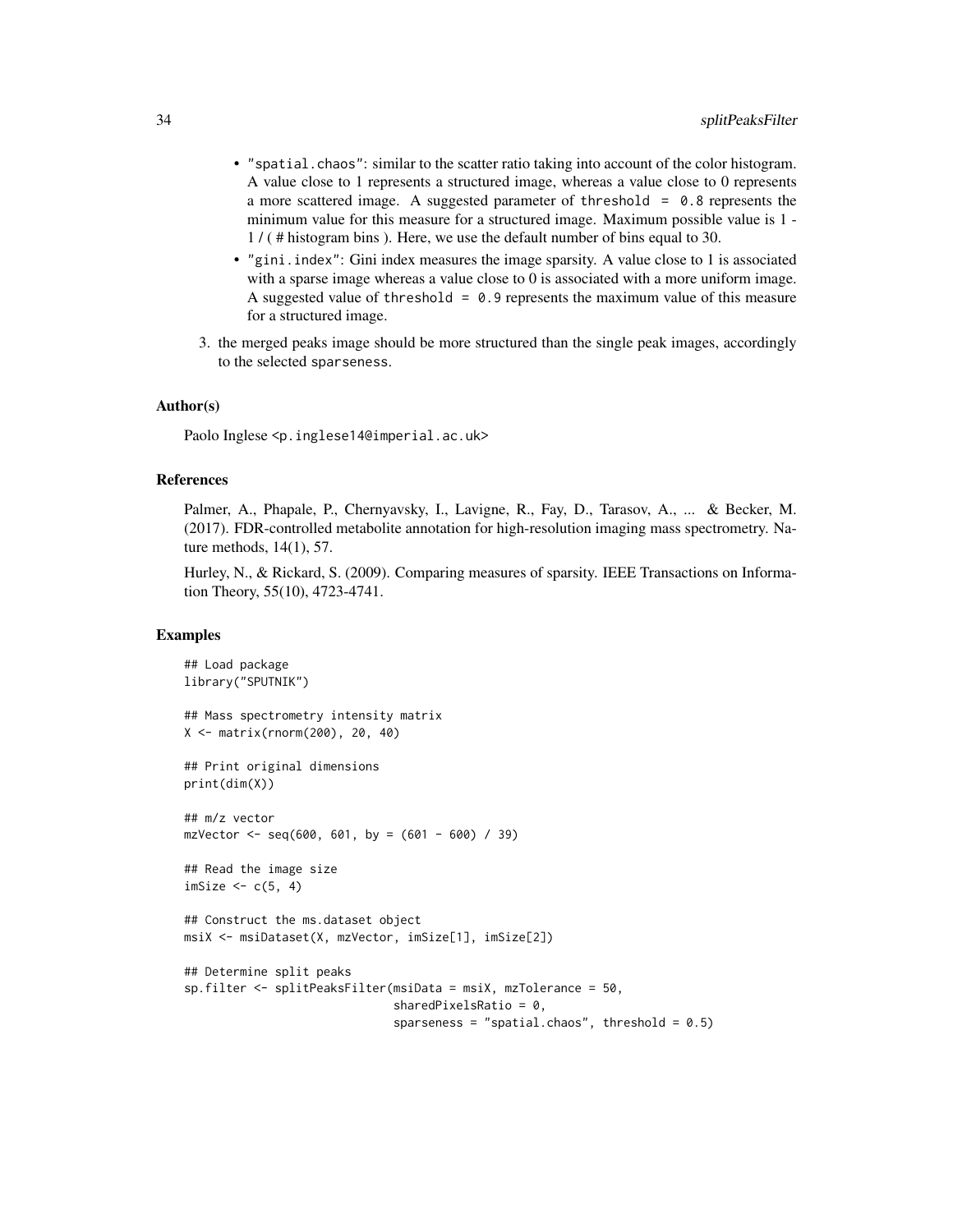<span id="page-34-0"></span>

## Description

ssim returns the value of SSIM between two vectors representing the color intensities of two images.

## Usage

 $SSIM(x, y, numbreaks = 256)$ 

## Arguments

| $\mathsf{x}$ | numeric array. Image 1 color intensity array.    |
|--------------|--------------------------------------------------|
| - V          | numeric array. Image 2 color intensity array.    |
| numBreaks    | numeric. Number of bins for the color histogram. |

## Details

SSIM is an image quality measure, given a reference considered as noise-less image. It can be also used as a perceived similarity measure between images. The images are converted by default in 8bit.

## Value

value of SSIM defined between 0 and 1.

## Author(s)

Paolo Inglese <p.inglese14@imperial.ac.uk>

#### References

Wang, Z., Bovik, A. C., Sheikh, H. R., & Simoncelli, E. P. (2004). Image quality assessment: from error visibility to structural similarity. IEEE transactions on image processing, 13(4), 600-612.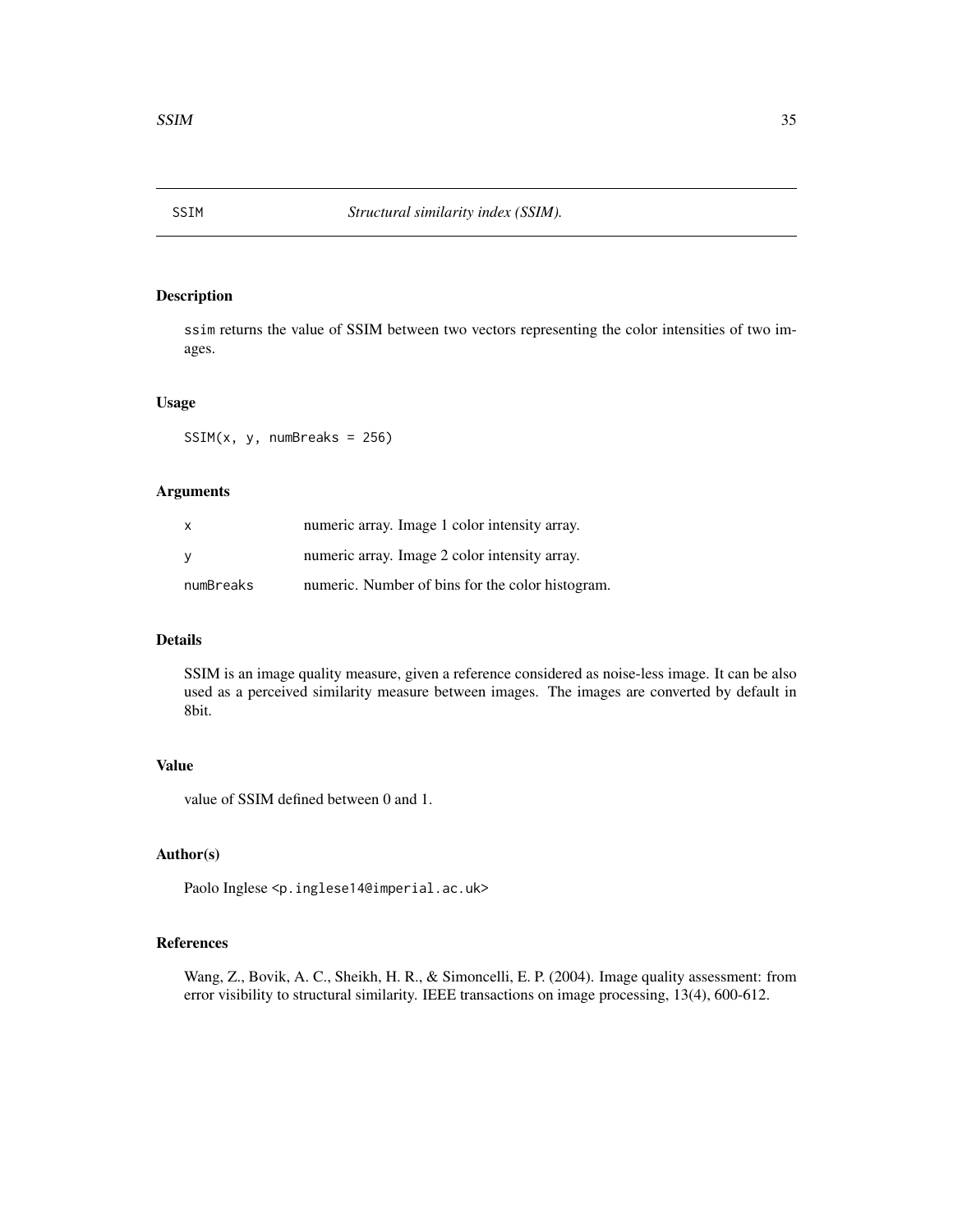<span id="page-35-0"></span>varTransform,msi.dataset-method

*Variance stabilizing transformation.*

#### Description

varTransform transforms the MS intensities in order to reduce heteroscedasticity.

#### Usage

```
## S4 method for signature 'msi.dataset'
varTransform(object, method = "log")
```
#### Arguments

| object | msi.dataset-class object. See msiDataset.                          |
|--------|--------------------------------------------------------------------|
| method | string (default $=$ log). Transformation method. Valid values are: |
|        | • " $log$ ": $log-transformation$ defined as $log(x + 1)$          |
|        | • "sqrt": square-root transformation.                              |

## Value

[msi.dataset-class](#page-20-1) object with transformed peaks intensities.

```
## Load package
library("SPUTNIK")
## Create the msi.dataset-class object
sz < -c(5, 4)x \le matrix(rnorm(sz[1] * sz[2] * 20), sz[1]*sz[2], 20)
x[x < 0] <- 0 # MS data is positive
mz <- sort(sample(100, ncol(x)))
msiX <- msiDataset(x, mz, sz[1], sz[2])
## Normalize and log-transform
msiX <- normIntensity(msiX, "median")
msiX <- varTransform(msiX, "log")
## Create the msi.dataset-class object
sz < -c(5, 4)x \le matrix(rnorm(sz[1] * sz[2]), sz[1]*sz[2], 20)
x[x < 0] <- 0 # MS data is positive
mz <- sort(sample(100, ncol(x)))
msiX <- msiDataset(x, mz, sz[1], sz[2])
## Normalize using PQN
```

```
msiX <- normIntensity(msiX, "PQN")
```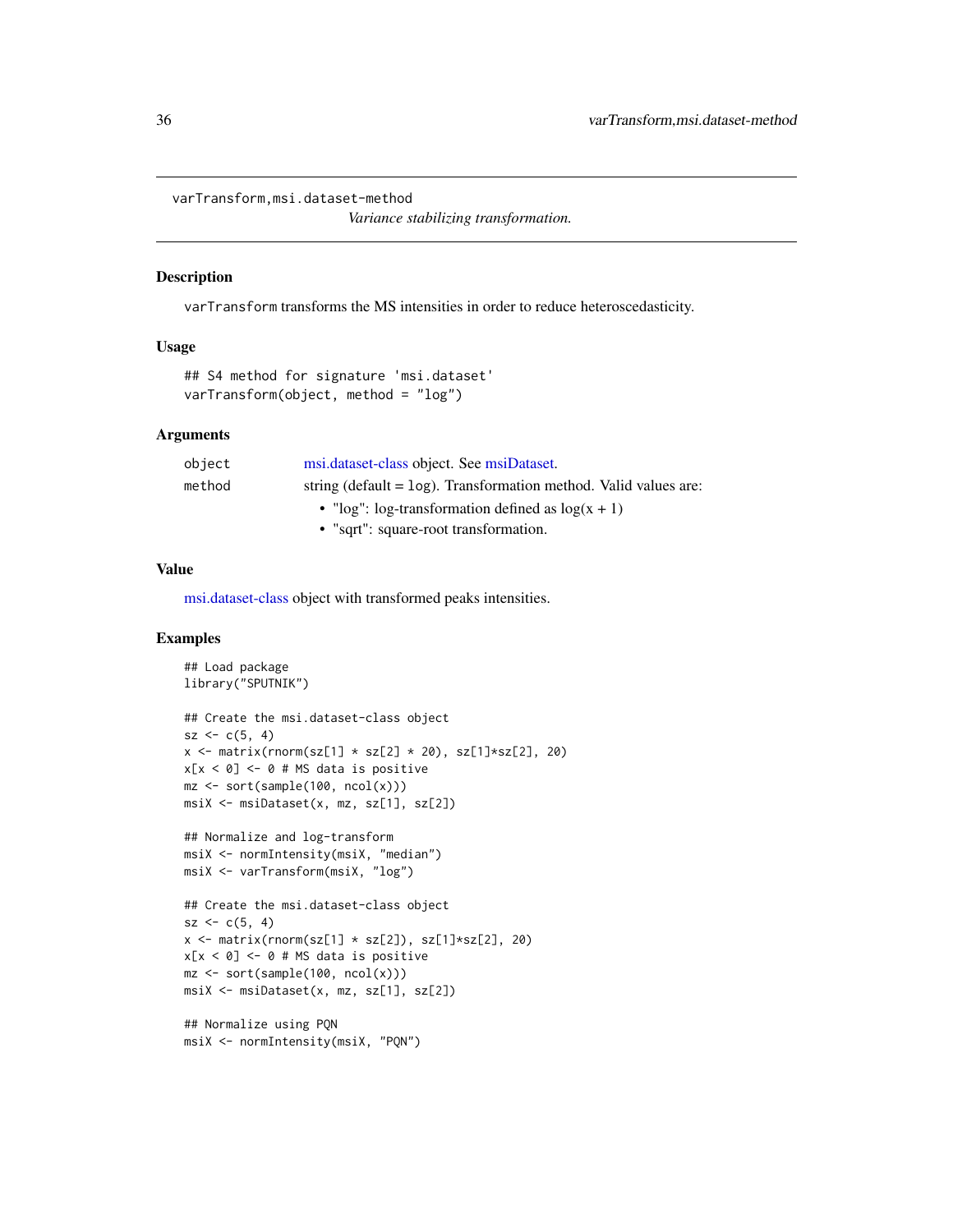# <span id="page-36-0"></span>**Index**

```
applyPeaksFilter
        (applyPeaksFilter,msi.dataset-method),
getShapeMSI
        \mathcal{L}applyPeaksFilter,msi.dataset-method, 2
applyPeaksFilter-msi.dataset-method,
        10, 11
applyPeaksFilter-msi.dataset-method
        (applyPeaksFilter,msi.dataset-method),
        \mathcal{D}binKmeans
        (binKmeans,msi.dataset-method),
        4
binKmeans,msi.dataset-method, 4
binKmeans2
        (binKmeans2,msi.dataset-method),
        4
binKmeans2,msi.dataset-method, 4
binOtsu (binOtsu,ms.image-method), 6
binOtsu,ms.image-method, 6
binSupervised
        (binSupervised,msi.dataset-method),
        6
binSupervised,msi.dataset-method, 6
bladderMALDIRompp2010, 7
cdf.test, 13
clarkevans.test, 13
closeImage
        (closeImage,ms.image-method), 8
closeImage,ms.image-method, 8
countPixelsFilter, 9, 19
createPeaksFilter, 2, 11, 11
CSRPeaksFilter, 12
getIntensityMat
        (getIntensityMat,msi.dataset-method),
scatter.ratio, 17, 30, 32
        14
getIntensityMat,msi.dataset-method, 14
getMZ (getMZ,msi.dataset-method), 15
                                               getMZ,msi.dataset-method, 15
                                                        (getShapeMSI,msi.dataset-method),
                                                        16
                                                getShapeMSI,msi.dataset-method, 16
                                               gini.index, 17, 30, 32
                                               globalPeaksFilter, 18, 28
                                                invertImage
                                                        (invertImage,ms.image-method),
                                                        20
                                                invertImage,ms.image-method, 20
                                               ms.image-class, 4–9, 12, 18, 20, 20, 22, 26,
                                                        29, 31
                                               msi.dataset-class, 3–5, 7, 9, 12, 14–16, 18,
                                                        21, 21, 22, 24, 25, 33, 36
                                               msiDataset, 9, 12, 18, 21, 27, 33, 36
                                               msImage, 6, 8, 9, 20, 22, 26, 29, 31
                                               NMI, 23
                                               normIntensity
                                                        (normIntensity,msi.dataset-method),
                                                        24
                                                normIntensity,msi.dataset-method, 24
                                               ovarianDESIDoria2016, 25
                                               plot (plot,ms.image,missing-method), 26
                                               26
                                                refAndROIimages, 18, 26
                                                removeSmallObjects
                                                        (removeSmallObjects,ms.image-method),
                                                        29removeSmallObjects,ms.image-method, 29
                                                smoothImage
                                                        (smoothImage,ms.image-method),
                                                        31
```